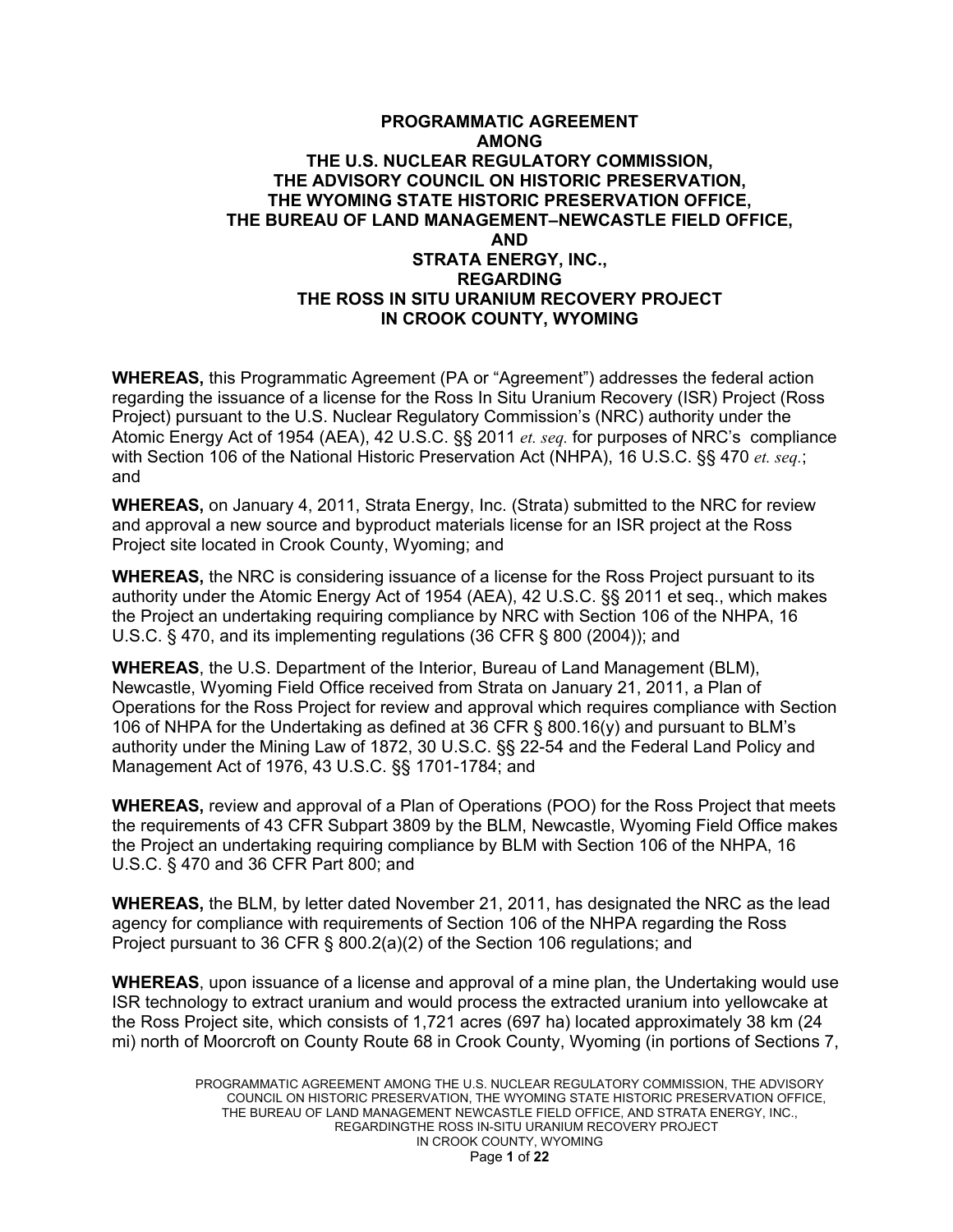17, 18, and 19, Township 53 North, Range 67 West and portions of Sections 12, 13, and 24, Township 53 North, Range 68 West), as shown in Appendix A; and

**WHEREAS**, the NRC, by letter dated August 19, 2011, initiated Section 106 consultation with the Wyoming State Historic Preservation Office (WYSHPO); and

**WHEREAS**, the NRC, in consultation with WYSHPO as provided in 36 CFR § 800.4(a) and 36 CFR § 800.16(d), established the area of potential effects (APE) for the Undertaking as the area at the Ross Project site and its immediate environs, which may be impacted by activities associated with the construction and operation of the proposed facility. The direct APE is the Ross Project boundary within which areas may be directly affected by physical ground disturbance and construction of the Ross Project, and the indirect APE is comprised of the area within three miles of the Ross Project boundary wherein potential visual and audible effects to historic properties may occur, as described in Appendix A; and

**WHEREAS**, the Phase I area, shown in Figure 3 of Appendix A, encompasses all areas within the direct APE where Strata's physical ground disturbance and construction of the Ross Project is currently proposed to occur; and

**WHEREAS**, surveys to locate cultural properties that may be eligible for inclusion on the National Register of Historic Places (NRHP) have been completed for the Undertaking, including background research of the existing records and Class III and Tribal field surveys within the APE, as described in Appendix B; and

**WHEREAS**, the NRC has made determinations of eligibility for the NRHP for two historic properties within the direct APE (48CK1603 and 48CK2083) and WYSHPO has concurred with these findings, as described in Appendix B; and

**WHEREAS**, the NRC in consultation with WYSHPO has yet to make determinations of eligibility for the NRHP for 32 cultural properties within the direct APE, as shown in Table 1-D and Table 3 of Appendix B; and

**WHEREAS**, effects on all historic properties within the APE cannot be fully determined prior to approval of the Undertaking (36 CFR § 800.14(b)(1)(ii)); and

**WHEREAS**, the NRC has determined that a phased process for compliance with Section 106 of NHPA is appropriate for the Undertaking, as specifically permitted under 36 CFR § 800.4(b)(2), such that completion of the evaluation of historic properties, determinations of effect on historic properties, and consultation concerning measures to avoid, minimize, or mitigate any adverse effects will be carried out in phases, as set forth in this PA; and

**WHEREAS**, by letter dated April 17, 2013, Strata has submitted an Additional Testing Plan to the NRC to test two unevaluated sites (48CK2076 and 48CK2073) that are located within the Phase I area for NRHP eligibility and to test two eligible sites (48CK1603 and 48CK2083) that are located within the Phase I area for effects; and

**WHEREAS**, the NRC is coordinating with the BLM to review Strata's Additional Testing Plan and, if accepted by the NRC in consultation with WYSHPO, the Additional Testing Plan will be implemented as necessary; and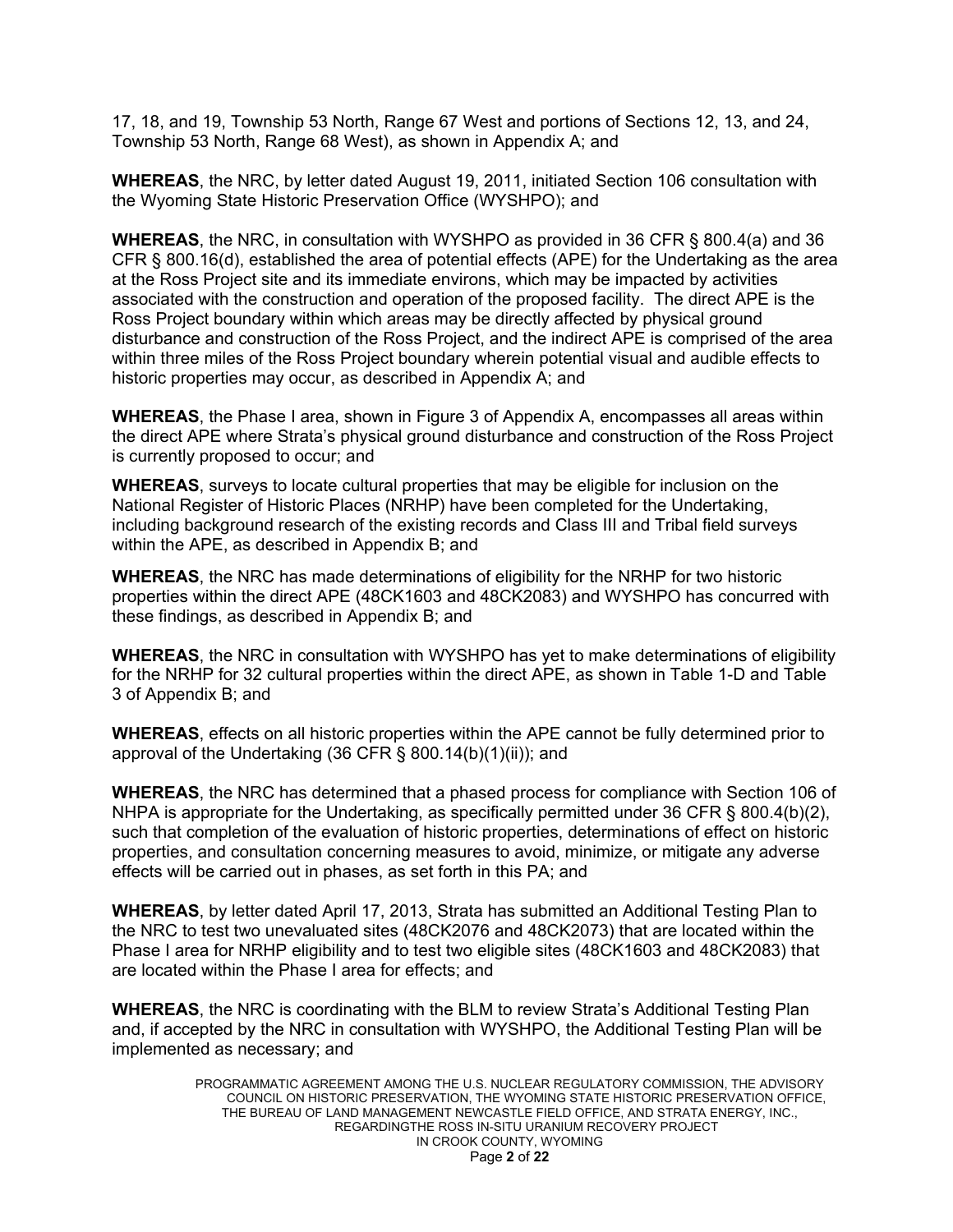**WHEREAS**, the NRC, by letter dated February 9, 2011, invited the following Indian Tribes to participate in Section 106 consultation for the Ross Project: The Apache Tribe of Oklahoma; The Blackfeet Tribe; The Cheyenne and Arapaho Tribes of Oklahoma; The Cheyenne River Sioux Tribe; The Confederated Salish and Kootenai Tribe; The Crow Tribe; The Crow Creek Sioux Tribe; The Eastern Shoshone Tribe; The Flandreau Santee Sioux Tribe; The Fort Belknap Community; The Fort Peck Assiniboine and Sioux Tribes; The Kiowa Indian Tribe of Oklahoma; The Lower Brule Sioux Tribe; The Northern Arapaho Tribe; The Northern Cheyenne Tribe; The Oglala Sioux Tribe; The Rosebud Sioux Tribe; The Santee Sioux Tribe of Nebraska; The Sisseton-Wahpeton Sioux Tribe; The Spirit Lake Tribe; The Standing Rock Sioux Tribe, The Three Affiliated Tribes; The Turtle Mountain Band of Chippewa Indians; and the Yankton Sioux Tribe; and

**WHEREAS**, the following twenty-two tribes are the Ross Project Consulting Tribes: The Blackfeet Tribe; The Cheyenne and Arapaho Tribes of Oklahoma; The Cheyenne River Sioux Tribe; The Chippewa Cree Tribe; The Confederated Salish and Kootenai Tribe; The Crow Tribe; The Crow Creek Sioux Tribe; The Eastern Shoshone Tribe; The Flandreau Santee Sioux Tribe; The Fort Belknap Community; The Fort Peck Assiniboine and Sioux Tribes; The Lower Brule Sioux Tribe; The Northern Arapaho Tribe; The Northern Cheyenne Tribe; The Oglala Sioux Tribe; The Rosebud Sioux Tribe; The Santee Sioux Tribe of Nebraska; The Sisseton-Wahpeton Sioux Tribe; The Standing Rock Sioux Tribe, The Three Affiliated Tribes; The Turtle Mountain Band of Chippewa Indians; and the Yankton Sioux Tribe; and

**WHEREAS**, the applicable requirements of NHPA, the American Indian Religious Freedom Act, 42 U.S.C. 1996 *et. seq.*, the Native American Graves Protection and Repatriation Act, 25 U.S.C. 3001 *et. seq*. and 43 CFR § 10 (NAGPRA), and the Archaeological Resources Protection Act, 16 U.S.C. 1979 *et. seq.* (ARPA) have been considered in this Agreement and this Agreement does not waive the responsibilities of the Signatories and Invited Signatory under these Acts and regulations; and

**WHEREAS**, in accordance with 36 CFR § 800.6(a)(1)(i)(C), the NRC, by letter dated September 19, 2013, has invited the Advisory Council on Historic Preservation (ACHP) to participate in Section 106 consultation and development of this PA and the ACHP, by letter dated October 28, 2013, accepted the invitation and is a Signatory; and

**WHEREAS**, the NRC, by letters dated September 19, 2013, invited each of the Ross Project Consulting Tribes to participate in the development of this PA and representatives from The Cheyenne and Arapaho Tribes of Oklahoma, The Cheyenne River Sioux Tribe, The Chippewa Cree Tribe, The Fort Peck Assiniboine and Sioux Tribes, The Northern Cheyenne Tribe, The Northern Arapaho Tribe, and the Santee Sioux Tribe of Nebraska participated; and

**WHEREAS**, each of the Ross Project Consulting Tribes will be invited to sign the PA as a Concurring Party; and

**WHEREAS**, the NRC, by letter dated September 19, 2013, invited the Crook County Museum District and the Alliance for Historic Wyoming, to participate in the development of this PA, and no response was received; and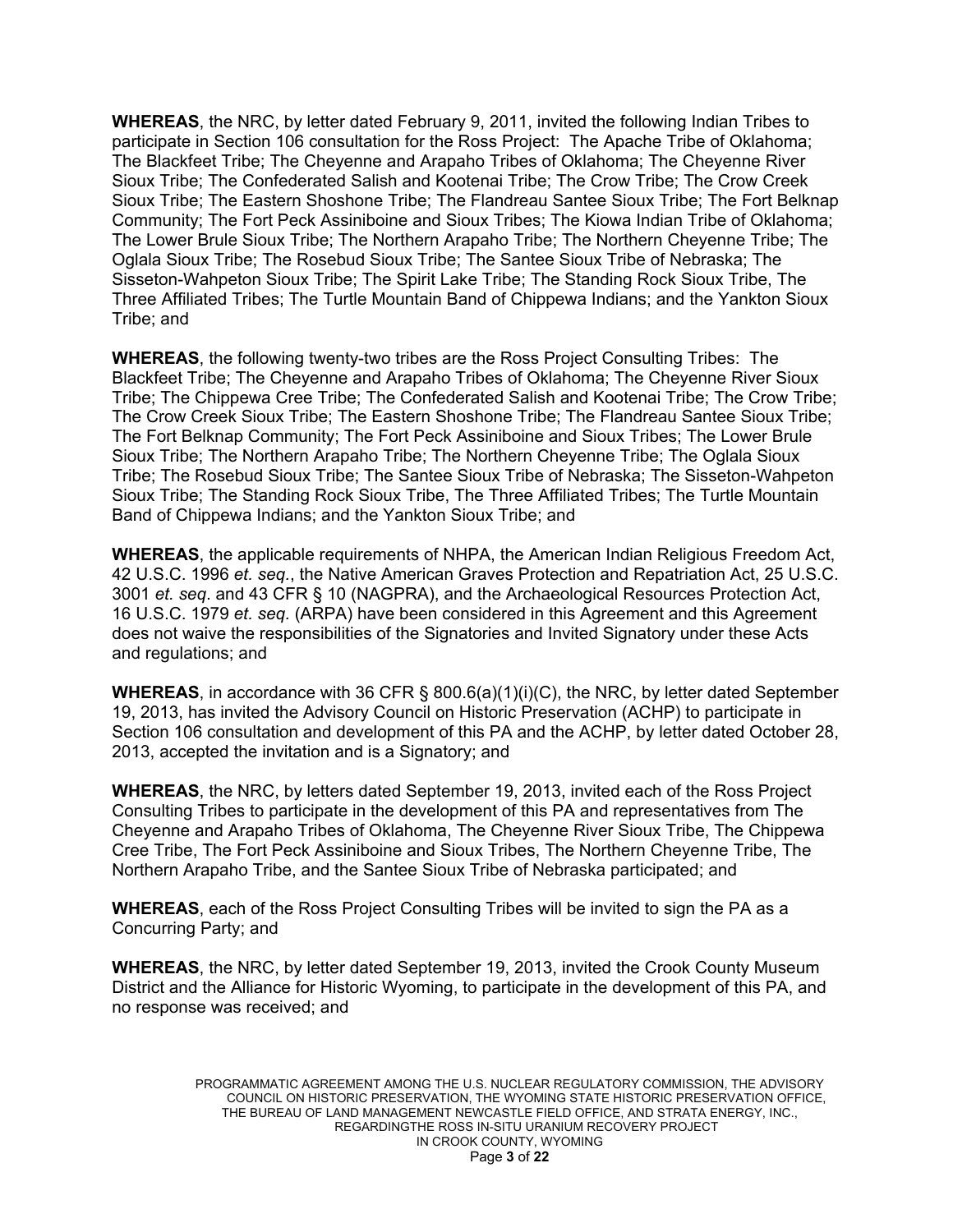**WHEREAS**, by email dated November 8, 2013, the National Park Service—Devils Tower National Monument informed the NRC that it would like to be involved with the development of the PA and subsequently participated in the development of this PA; and

**WHEREAS**, Strata has participated in the development of this PA, shall implement the Undertaking in accordance with this PA, and will be invited to sign the PA as an Invited Signatory; and

**WHEREAS**, the NRC, WYSHPO, ACHP, BLM, and Strata are collectively hereafter called "Signatories;" and

**WHEREAS,** the Signatories, Invited Signatory, and Concurring Parties are collectively referred to as the "Parties"; and

**WHEREAS**, the refusal of any Invited Signatory or Invited Concurring Party to sign this PA does not invalidate the PA;

**NOW, THEREFORE**, the NRC, WYSHPO, ACHP, and BLM agree that the Undertaking shall be implemented in accordance with the following stipulations in order to take into account the effects of the Undertaking on historic properties.

# **STIPULATIONS**

As appropriate, the NRC within its regulatory authority or the BLM shall ensure that the following measures are carried out:

# **A. GENERAL STIPULATIONS**

- **1.** The NRC will require as a condition of any license issued to Strata, and the BLM will require as a condition of approval of Strata's Plan of Operations, that Strata complies with all stipulations and other provisions in this PA.
- **2.** Strata shall fund all required fieldwork, analysis, reporting, curation, and mitigation necessary to comply with this PA.
- **3.** The NRC will ensure that all work undertaken to satisfy the terms of this PA, including all cultural resource inventory reports and documentation, meets the Secretary of the Interior's Standards for Archaeology and Historic Preservation (48 FR 44716-42), WYSHPO standards, and ACHP guidance on archaeology found at www.achp.gov/archguide. In recognition of the special expertise Tribal experts have concerning properties of religious and cultural significance, the standards of 36 CFR § 61 will not apply to knowledgeable, designated Tribal representatives carrying out identification and evaluation efforts for properties of religious and cultural significance to Tribes.
- **4.** Strata shall have a qualified archaeologist, as defined in the Secretary of Interior's Professional Qualifications and Standards (48 FR 22716), conduct recordation and testing, prepare testing reports, conduct data recovery, and prepare data recovery reports whenever these activities are required.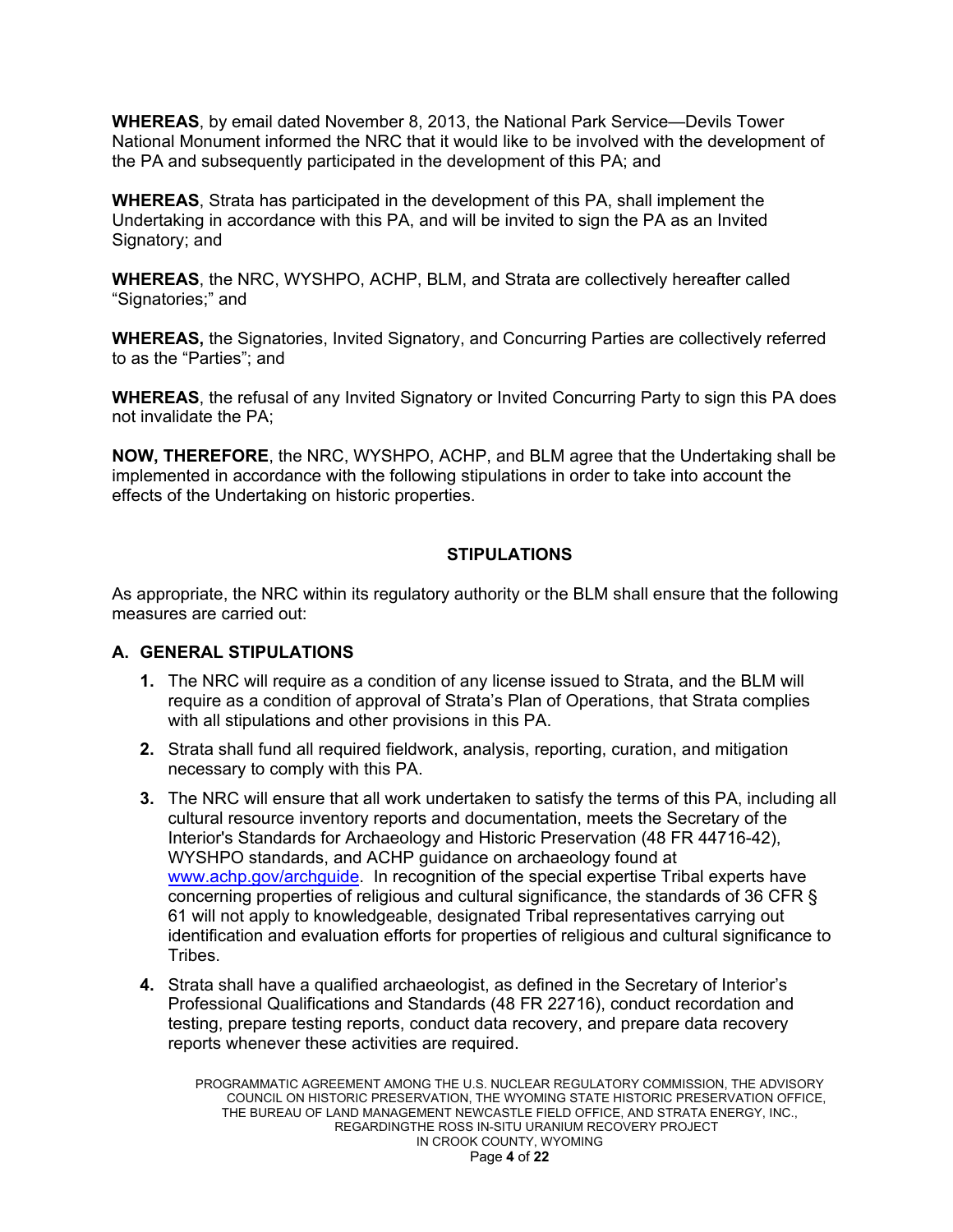- **5.** Strata shall direct all of its employees, contractors, subcontractors, inspectors, monitors, and any authorized additional parties involved in the Ross Project not to search for, retrieve, deface, or impact historic and prehistoric materials (e.g., archaeological materials such as, arrowheads, pottery sherds, petroglyphs) and ensure that they receive training regarding the sensitivity of all historic and cultural resources, both Native American and non-Native American. Strata shall cooperate with the NRC, BLM and the WYSHPO to ensure compliance with ARPA of 1979 as amended (16 U.S.C 470) and NAGPRA (25 U.S.C. 3001) on public lands, and with Wyoming Statute § 36-1-115 on state lands.
- **6.** The NRC will continue to consult with the representatives of the Ross Project Consulting Tribes throughout the implementation of the PA. The Ross Project Consulting Tribes will be invited to participate in the determinations of eligibility for the unevaluated properties, the determinations of effect to historic properties, and the development of any plans to avoid, minimize, or mitigate adverse effects to historic properties. Any information provided by the Ross Project Consulting Tribes on sites of traditional religious and cultural importance will remain confidential to the greatest extent permitted by law.
- **7.** For each Ross Project Phase, all cultural resources that may be affected by that Phase of the Undertaking will be evaluated by the NRC in consultation with the Parties and Ross Project Consulting Tribes pursuant to 36 CFR § 800.4(c)(1) if not previously evaluated.
- **8.** Strata shall provide to the BLM Newcastle Field Office point of contact copies of all reports required to be provided to the NRC pursuant to the PA. The BLM shall review all reports concurrently with the NRC. The NRC will coordinate with the BLM when fulfilling the NRC's PA responsibilities. The NRC will provide information on the project timelines to the BLM and the BLM will make a good faith effort to support the NRC's timelines. The NRC may designate the BLM staff as the local point of contact to address unanticipated discoveries or other tasks as needed.

# **B. CONTINUING DETERMINATIONS OF ELIGIBILITY**

- **1.** Completing Recordation of Four Unevaluated Properties Identified Within the Direct APE and Testing of Two Eligible and Six Unevaluated Properties Identified Within the Phase I Area
	- **a.** Strata shall complete recordation of 48CK2087, 48CK2229, 48CK2230, and 48CK2231 (see Table 1-A of Appendix B) and prepare a report on this inventory to be submitted to the NRC.
	- **b.** Strata shall submit a supplement to the Additional Testing Plan, which includes 48CK1603, 48CK2073, 48CK2076, and 48CK2083 within the Phase I area, to the NRC to include 48CK2075, 48CK2085, 48CK2229 and 48CK2231, which are also within the Phase I area.
	- **c.** Upon receipt of Strata's supplement to the Additional Testing Plan, the NRC and BLM will review the complete Additional Testing Plan and request any corrections or modifications from Strata within 30 days of receipt. During review of the Additional Testing Plan, the NRC will consult with Strata concerning whether any sites or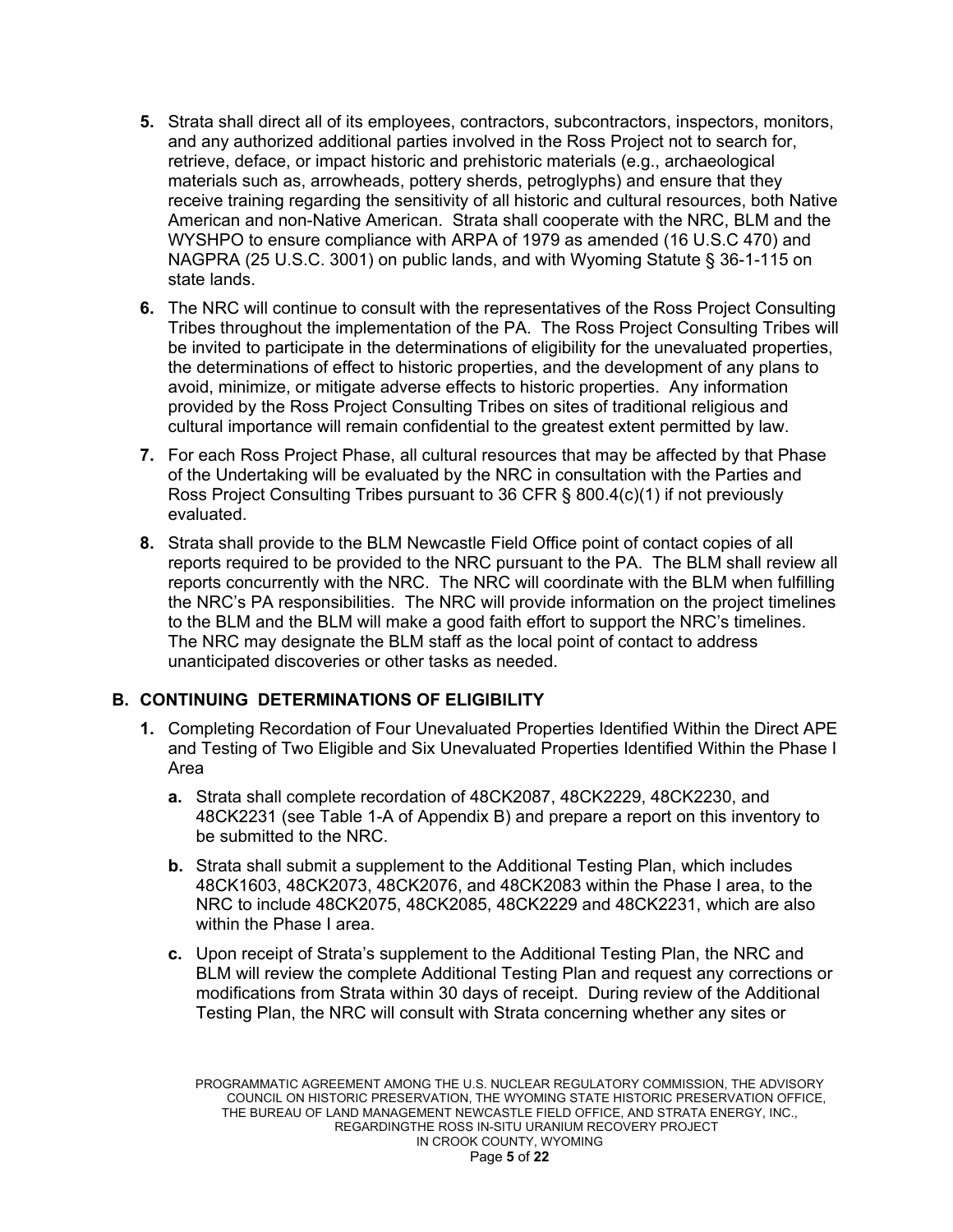portions of sites may be avoided. If avoidance is possible, the testing plan shall be revised to include a map and documentation to support this avoidance.

- **d.** The NRC will then distribute the Additional Testing Plan to the Parties (excluding WYSHPO) and Ross Project Consulting Tribes for a 30 day review and comment period. The NRC will share comments and objections with the Parties and Ross Project Consulting Tribes and consider any comments received in writing from the Parties or the Ross Project Consulting Tribes within the specified review period.
- **e.** The NRC will then submit the final Additional Testing Plan to the WYSHPO for a 30 day review and concurrence. Copies of this correspondence will be sent to the other Parties and Ross Project Consulting Tribes.
- **f.** If the WYSHPO concurs with the NRC's final Additional Testing Plan or fails to respond within 30 days, the NRC will notify Strata in writing that it may proceed with the final Additional Testing Plan.
- **g.** The NRC will consult to resolve any comments or objections regarding the final Additional Testing Plan received in writing from the WYSHPO within the 30 day review period. If the NRC determines that a dispute cannot be resolved through consultation, it will be resolved in accordance with Stipulation I (Dispute Resolution).
- **2.** Testing Unevaluated Properties Outside of Phase I Area for NRHP Eligibility
	- **a.** For subsequent Phases of the Ross Project, Strata shall not conduct activities, such as ground disturbance activities, which may have direct effects on historic properties or unevaluated sites beyond the boundaries of the Phase I area (see Appendix A, Figure 3) and within the direct APE without first notifying the NRC and fulfilling the relevant requirements set forth in this Agreement.
	- **b.** If Strata proposes activities, such as ground disturbance activities, which may have direct effects on historic properties or unevaluated sites beyond the boundaries of the Phase I area and within the direct APE, then, consistent with the phased process for Section 106 compliance under this PA, Strata shall submit a Notice of Intent (NOI) to the NRC. The NOI shall state Strata's intent to prepare a plan for testing the eligibility of any unevaluated properties previously identified within the New Phase area. The NOI shall be submitted at least three months prior to the testing plan's proposed submission date so that the NRC and BLM can appropriately allocate staff resources to the extent possible, acknowledging that additional time may be necessary in the event that NRC and BLM staff resources are limited due to conditions beyond the staff's control.
	- **c.** Strata's NOI shall include a description of the area of ground disturbance activities for the New Phase. Strata shall delineate the New Phase area with township/section/range, GPS data points, GIS map, or other land survey techniques such that the New Phase area can be reproducibly defined and illustrated with appropriate graphic materials and sufficient documentation to enable any reviewer to readily understand its scope and basis.
	- **d.** Strata shall submit a testing and evaluation plan for all unevaluated sites that may be affected by each subsequent Phase of the Ross Project. Upon receipt of Strata's testing and evaluation plan for each subsequent Phase of the Project, the NRC in

PROGRAMMATIC AGREEMENT AMONG THE U.S. NUCLEAR REGULATORY COMMISSION, THE ADVISORY COUNCIL ON HISTORIC PRESERVATION, THE WYOMING STATE HISTORIC PRESERVATION OFFICE, THE BUREAU OF LAND MANAGEMENT NEWCASTLE FIELD OFFICE, AND STRATA ENERGY, INC., REGARDINGTHE ROSS IN-SITU URANIUM RECOVERY PROJECT IN CROOK COUNTY, WYOMING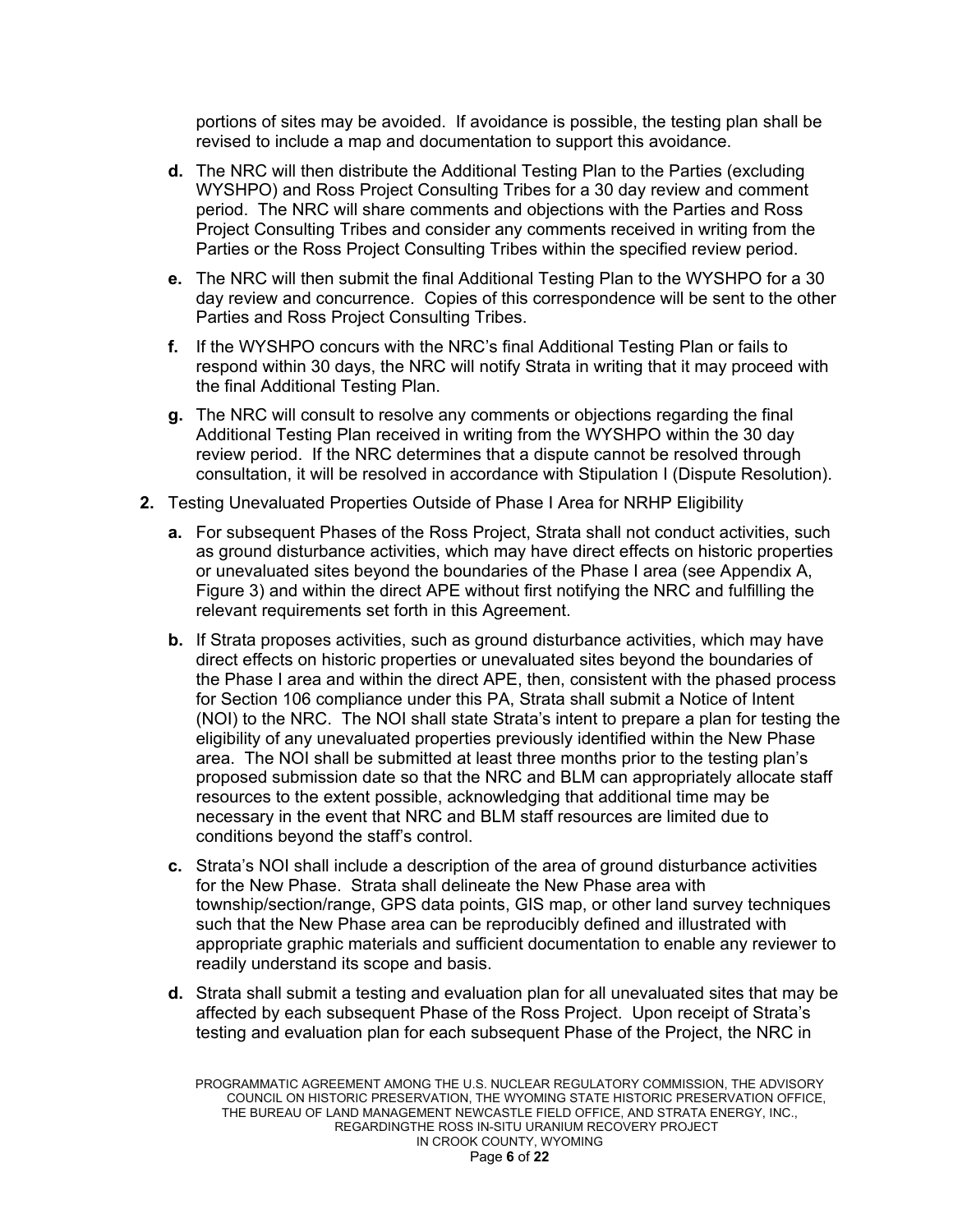coordination with the BLM will review the plan and request any corrections or modifications from Strata within 30 days of receipt.

- **e.** Prior to accepting Strata's testing plan, the NRC will consult with Strata to determine if the unevaluated properties can be avoided in the proposed project phase. If any properties in the original testing plan can be avoided, Strata shall submit a revised testing plan, including a map and sufficient documentation to support this avoidance determination.
- **f.** The NRC will distribute the revised testing plan to the Parties (excluding WYSHPO) and Ross Project Consulting Tribes for a 30 day review and comment period. The NRC will share comments and objections with the Parties and Ross Project Consulting Tribes and consider any comments received in writing within the specified review period.
- **g.** The NRC will then submit the final testing plan to the WYSHPO for a 30 day review and concurrence, copying the other Parties and Ross Project Consulting Tribes on this correspondence.
- **h.** If the WYSHPO concurs with the NRC's final testing plan or fails to respond within 30 days, the NRC will notify Strata in writing that it may proceed with the testing plan.
- **i.** The NRC will consult to resolve any comments or objections received in writing from WYSHPO within the 30 day review period regarding the final testing plan. If the NRC determines that a dispute cannot be resolved through consultation, it will be resolved in accordance with Stipulation I (Dispute Resolution).
- **3.** Determination of Eligibility
	- **a.** In accordance with an approved final testing plan from Sections B.1 or B.2, Strata shall evaluate and make NRHP eligibility recommendations for unevaluated properties.
	- **b.** Upon receipt of Strata's eligibility recommendations, the NRC in coordination with BLM will review the recommendations and request any corrections or modifications from Strata within 30 days of receipt.
	- **c.** The NRC will then distribute revised eligibility determinations to the Parties (excluding WYSHPO) and Ross Project Consulting Tribes for a 30 day review period. The NRC will share comments and objections with the Parties and Ross Project Consulting Tribes and consider any comments received in writing from the Parties and the Ross Project Consulting Tribes within the specified review period.
	- **d.** The NRC will then provide its eligibility determinations to the WYSHPO for a 30 day review and concurrence, copying the other Parties and Ross Project Consulting Tribes on this correspondence. The NRC will share comments and objections with the Parties and Ross Project Consulting Tribes and consider any objections regarding eligibility determinations received from the WYSHPO or the ACHP in writing within the specified WYSHPO review period.
	- **e.** If the WYSHPO concurs with the NRC's eligibility determinations, or if no written objections are received from WYSHPO or ACHP within the 30 day review period, the NRC's eligibility determinations are final.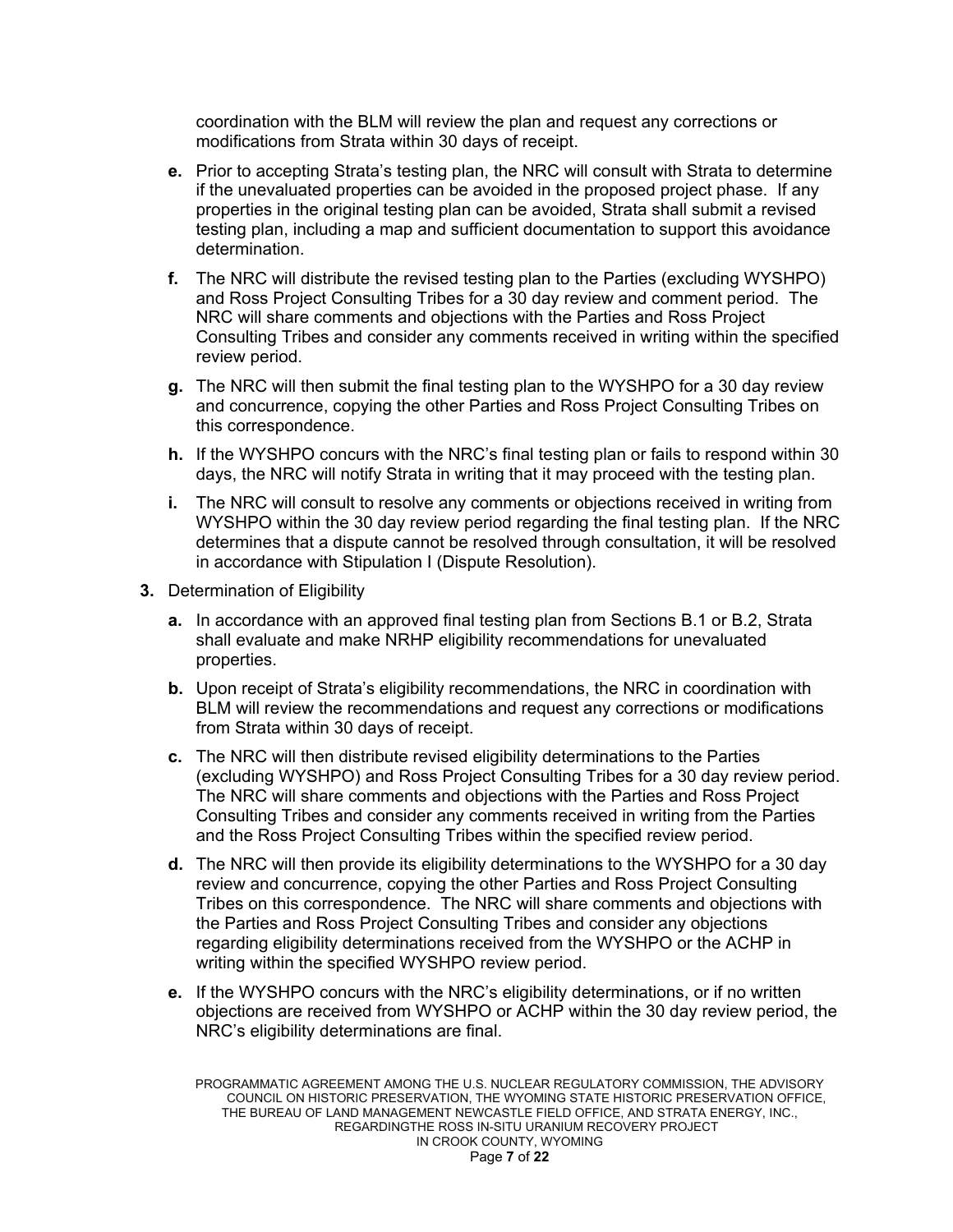- **f.** If the WYSHPO and NRC agree that a cultural resource is not eligible for the NRHP, no further review or consideration under this PA will be required for the cultural resource. If, after appropriate consultation, the WYSHPO and NRC agree that the property is eligible, then a determination of effect will be made in accordance with Stipulation C.
- **g.** In accordance with 36 CFR § 800.4(c)(2), if there is disagreement regarding eligibility between the NRC and the WYSHPO, and that disagreement cannot be resolved after further consultation, or if the ACHP so requests, the NRC will refer the property(ies) in question to the Keeper of the National Register (Keeper) and request a formal determination of eligibility. The Keeper's decision is final.
- **4.** Sites of Traditional Religious and Cultural Importance
	- **a.** The NRC, in coordination with the BLM, will consult with the Ross Project Consulting Tribes and WYSHPO to make NRHP eligibility determinations and effects determinations for the 18 properties identified during the Tribal field survey (see Table 3 of Appendix B). For any unevaluated cultural resources, the NRC will conduct further consultation with the Ross Project Consulting Tribes.
	- **b.** The NRC has prepared a report documenting its eligibility determinations for the 18 properties and submitted the report to the WYSHPO for a 30 day review and concurrence period, copying the other Parties and the Ross Project Consulting Tribes on this correspondence. The report was received by WYSHPO on March 17, 2014.
	- **c.** If the WYSHPO concurs with the NRC's eligibility determinations, or if the WYSHPO or ACHP does not object to the NRC's eligibility determinations within the 30 day review period, the NRC's eligibility determinations are final.
	- **d.** The NRC will consult to resolve any written objections from the WYSHPO or the ACHP received during the 30 day review period regarding eligibility determinations.
	- **e.** If the WYSHPO and NRC agree that a cultural resource is not eligible for the NRHP, no further review or consideration under this PA will be required for the cultural resource. If the WYSHPO and NRC agree that the property is eligible, then a determination of effect will be made in accordance with Stipulation C.
	- **f.** In accordance with 36 CFR § 800.4(c)(2), if there is disagreement regarding eligibility between the NRC and the WYSHPO, and that disagreement cannot be resolved after further consultation, or if the ACHP so requests, the NRC will refer the property(ies) in question to the Keeper and request a formal determination of eligibility. The Keeper's decision is final.

# **C. CONTINUING ASSESSMENT OF EFFECTS**

**1.** Determinations of Indirect Effects

The NRC, in consultation with the Parties and Ross Project Consulting Tribes, will make determinations of the indirect effects of the proposed Undertaking on all known historic properties within the direct APE and the three-mile indirect APE of the Undertaking during the process defined in Stipulation C.3.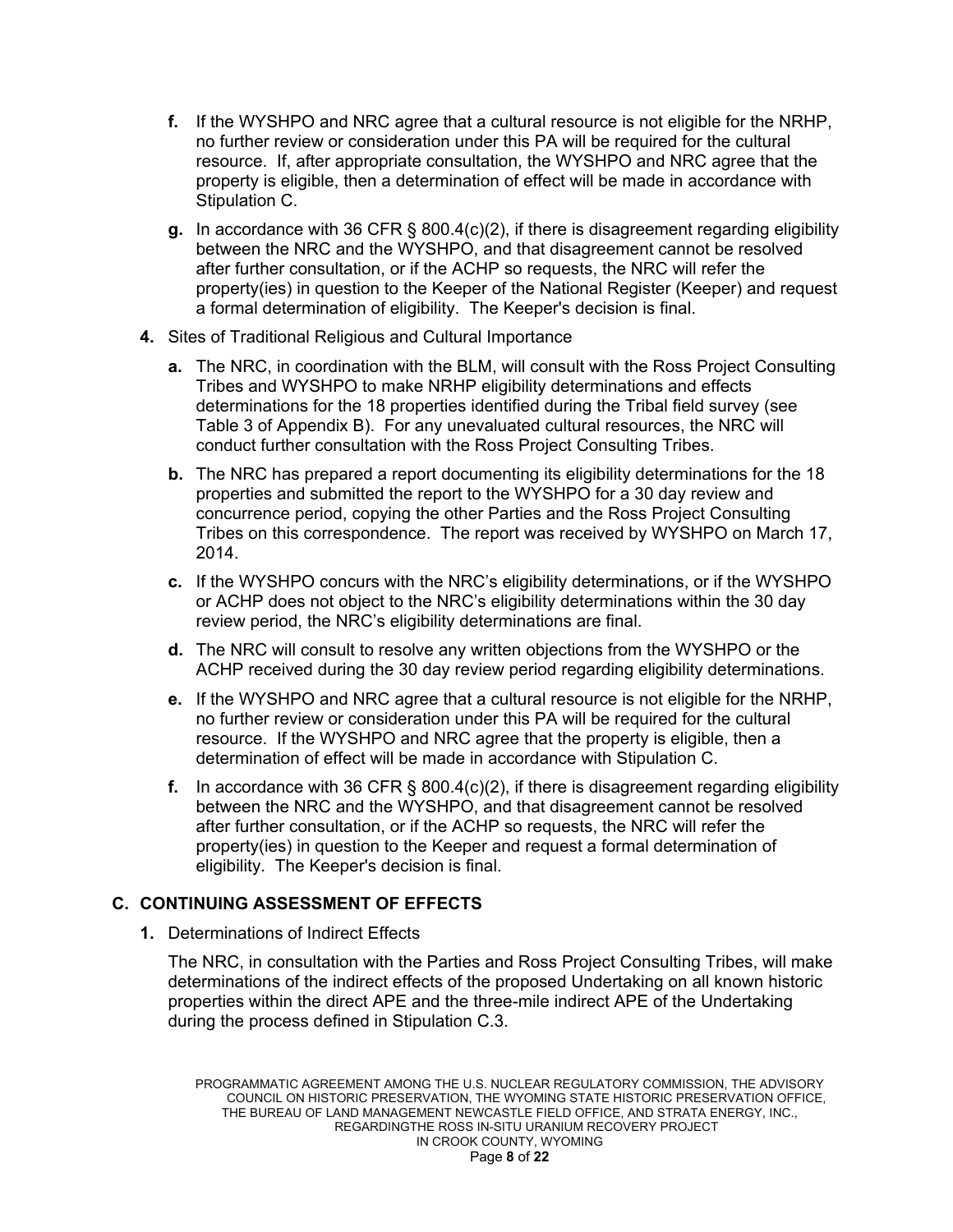- **2.** Testing Historic Properties for Direct Adverse Effects
	- **a.** Following eligibility determinations, if additional testing is needed to assess the effects of the proposed Project Phase on a historic property, Strata shall submit to the NRC a testing plan to determine the direct (i.e., physical disturbance) adverse effects to historic properties that cannot be avoided.
	- **b.** Upon receipt of Strata's testing plan, the NRC in coordination with the BLM will review the plan and request any corrections or modifications from Strata within 30 days of receipt.
	- **c.** Prior to accepting Strata's testing plan, the NRC will consult with Strata to determine if the historic properties can be avoided. If any historic properties in the testing plan can be avoided, Strata shall submit a revised testing plan, including a map and sufficient documentation to support this avoidance determination.
	- **d.** The NRC will distribute the revised testing plan to the Parties (excluding WYSHPO) and the Ross Project Consulting Tribes for a 30 day review period. The NRC will share comments and objections with the Parties and Ross Project Consulting Tribes and consider any comments received in writing within the specified review period.
	- **e.** The NRC will then distribute the final testing plan to the WYSHPO for a 30 day review and comment period, copying the other Parties and the Ross Project Consulting Tribes on this correspondence.
	- **f.** If the WYSHPO concurs with the NRC's final testing plan or fails to respond within 30 days, the NRC will notify Strata that it may proceed with the testing plan, and Strata shall submit the results of the testing to the NRC.
	- **g.** The NRC will consult to resolve any comments or objections received in writing from the WYSHPO within the 30 day review period regarding the testing plan. If the NRC determines that a dispute cannot be resolved through consultation, it will be resolved in accordance with Stipulation I (Dispute Resolution).
	- **h.** Strata shall have a qualified archaeologist conduct the testing in accordance with the approved adverse effects testing plan and shall submit a report to the NRC that documents Strata's evaluations and recommendations, which the NRC may use in making determinations of effect on identified historic properties within the area of ground disturbance activities for each Ross Project Phase.
- **3.** Assessment of Effects and Consultation on Effects
	- **a.** Upon receipt of Strata's assessments of effects, the NRC in coordination with the BLM will review those recommendations and request any corrections or modifications from Strata within 30 days of receipt.
	- **b.** Prior to accepting Strata's assessments of effects, the NRC will consult with Strata to determine if the adverse effects to historic properties can be avoided. If adverse effects to historic properties can be avoided, Strata shall provide its avoidance assessment, including a map and sufficient documentation to support this avoidance assessment, in the report documenting its recommendations of effect.
	- **c.** The NRC will then distribute its determinations of effects (indirect and direct) and the associated documentation [pursuant to 36 CFR §§ 800.5 and 800.6(a)(3)] to the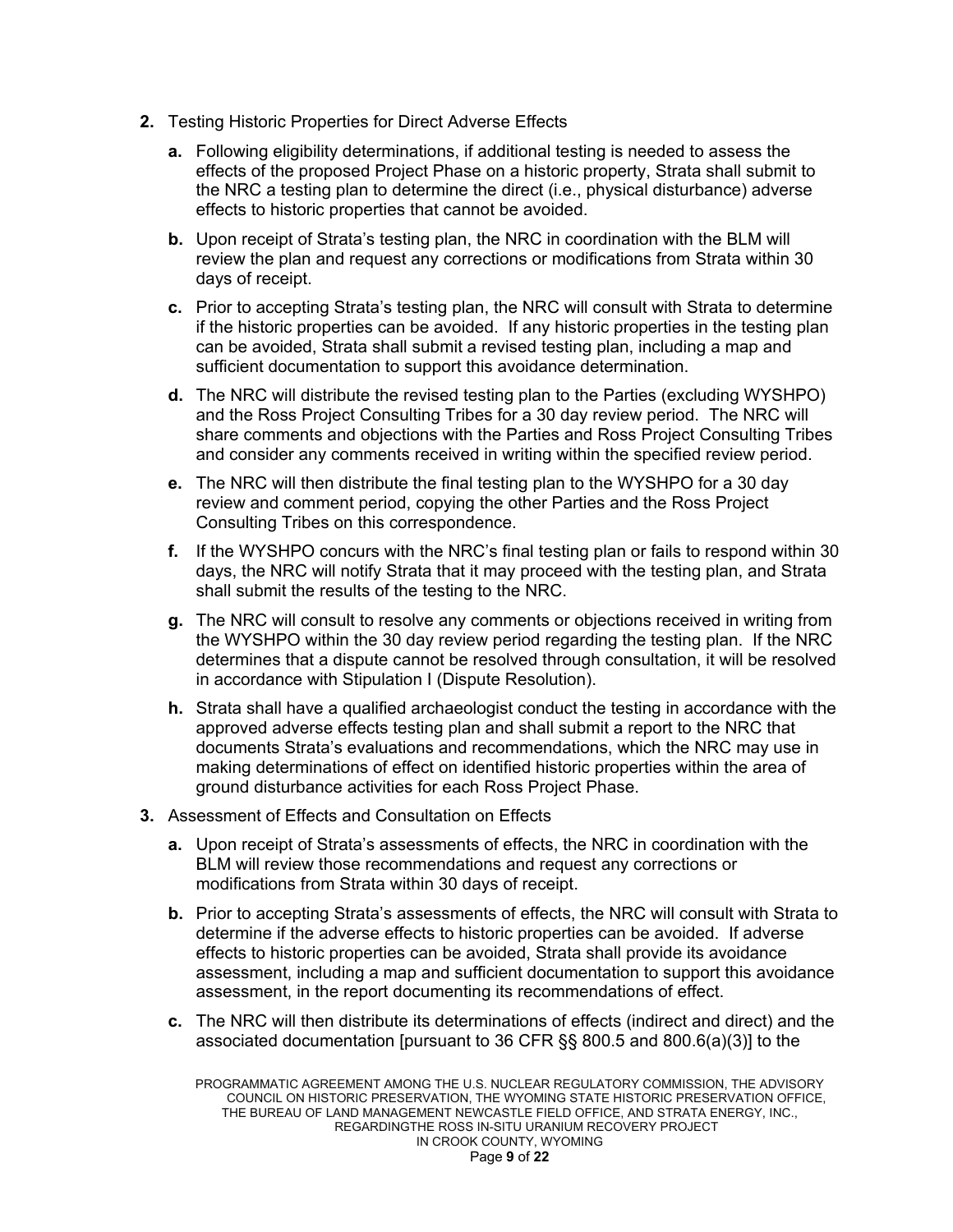Parties (excluding WYSHPO) and the Ross Project Consulting Tribes for a 30 day review period. The NRC will share comments and objections with the Parties and Ross Project Consulting Tribes and consider any comments received in writing within the specified review period.

- **d.** The NRC will then distribute the determinations of effects to the WYSHPO for a 30 day review period, copying the other Parties and the Ross Project Consulting Tribes on this correspondence.
- **e.** If the WYSHPO concurs with NRC's determinations of effects, or if no written objections are received from the WYSHPO or ACHP within the 30 day review period, the effects determinations are final.
- **f.** The NRC will consult to resolve any written objections received within the 30-day review period from the WYSHPO or ACHP regarding determinations of effects. If the NRC determines that a dispute cannot be resolved through consultation, it will be resolved in accordance with Stipulation I (Dispute Resolution).
- **g.** If any eligible properties will be adversely affected, plans to resolve the adverse effects will be developed in accordance with the Stipulation D of this PA.

# **D. RESOLUTION OF ADVERSE EFFECTS**

- **1.** Avoidance of Adverse Effects (This step can be combined with D.2.)
	- **a.** Once the assessment of adverse effects to historic properties has been finalized per Stipulation C, Strata shall notify the NRC in writing within 30 days if it can avoid the adverse effects to any historic properties within the area of ground disturbance activities for each Ross Project Phase, including properties of traditional religious and cultural significance to the Tribes. Potential avoidance measures include, but are not limited to, relocating pipelines, roads, facilities, monitoring wells, and other disturbances.
	- **b.** Upon receipt of Strata's proposed avoidance measures, the NRC in coordination with the BLM will review those proposed measures and request any corrections or modifications from Strata within 30 days of receipt.
	- **c.** The NRC will then distribute proposed avoidance measures to the Parties (excluding WYSHPO) and Ross Project Consulting Tribes for a 30 day review period. The NRC will share comments and objections with the Parties and Ross Project Consulting Tribes and consider any comments received in writing from the Parties and the Ross Project Consulting Tribes within the specified review period.
	- **d.** The NRC will then provide its proposed avoidance measures to the WYSHPO for a 30 day review and concurrence, copying the other Parties and Ross Project Consulting Tribes on this correspondence. The NRC will share comments and objections with the Parties and Ross Project Consulting Tribes and consider any objections regarding avoidance measures received from the WYSHPO or the ACHP in writing within the specified WYSHPO review period.
	- **e.** If the WYSHPO concurs with the NRC's proposed avoidance measures or fails to respond within 30 days and there are no timely written comments or objections from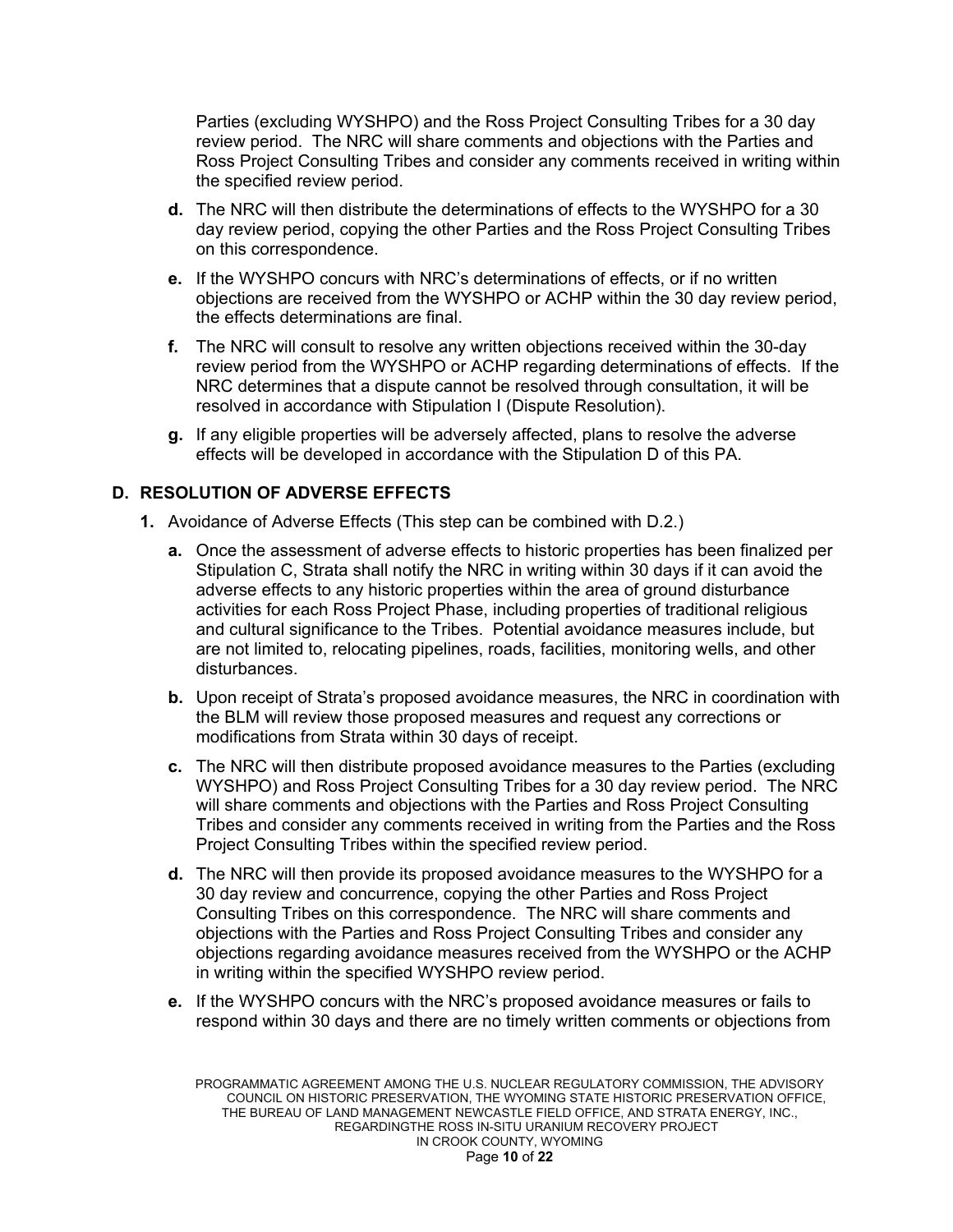the ACHP, the NRC will then document the decision to avoid adverse effects to the historic property(ies) and notify the Parties and Ross Project Consulting Tribes.

- **f.** The NRC will consult to resolve any comments or objections received in writing from WYSHPO or ACHP within the 30 day review period regarding the proposed avoidance measures. If the NRC determines that a dispute cannot be resolved through consultation, it will be resolved in accordance with Stipulation I (Dispute Resolution).
- **2.** Development of Plan(s) for the Minimization and Mitigation of Adverse Effects
	- **a.** If the NRC determines adverse effects (indirect or direct) to historic properties within the area of ground disturbance activities for any Ross Project Phase cannot be avoided, for each Phase of the Undertaking, the NRC will consult with the Parties and Ross Project Consulting Tribes to identify those measures to be implemented by Strata to minimize and/or mitigate adverse effects to affected historic properties. A wide range of options to minimize and/or mitigate adverse effects shall be considered.
	- **b.** Meetings and conference calls shall be scheduled as needed to develop mitigation measures for the Undertaking.
	- **c.** For each Project Phase, following the development of measures to minimize and/or mitigate adverse effects, Strata shall prepare a Mitigation Plan. The Mitigation Plan shall identify minimization and/or mitigation measures to address the adverse effects of the Undertaking on each individual historic property.
		- **i.** The Mitigation Plan shall contain a map of all proposed effects for that Project Phase, a description of the effects on each historic property, and a description of the proposed treatment for each historic property.
		- **ii.** A Monitoring Plan shall be included in the Mitigation Plan if monitoring by a qualified archaeologist and/or by Tribal monitors is part of the strategy for resolving adverse effects. The objective of monitoring is to protect historic properties from construction impacts, identify at the time of discovery any archaeological materials exposed during ground disturbance, and protect such resources from damage until the procedures for Discoveries per Stipulation F are implemented.
		- **iii.** If data recovery is part of the strategy for resolving adverse effects, the Mitigation Plan shall specify all details of the research design, field and laboratory work methodology (including mapping, geomorphological studies, controlled scientific excavation methods, analyses of data recovered, and photographic documentation), report preparation and scheduling.
	- **d.** The NRC in coordination with the BLM will review the Mitigation Plan developed by Strata and request any corrections or modifications within 30 days of receipt.
	- **e.** The NRC will distribute the Mitigation Plan to the Parties (excluding WYSHPO) and the Ross Project Consulting Tribes for a 30 day review period. The NRC will share all comments and objections it receives in writing from the Parties and the Ross Project Consulting Tribes with all the Parties and the Ross Project Consulting Tribes

PROGRAMMATIC AGREEMENT AMONG THE U.S. NUCLEAR REGULATORY COMMISSION, THE ADVISORY COUNCIL ON HISTORIC PRESERVATION, THE WYOMING STATE HISTORIC PRESERVATION OFFICE, THE BUREAU OF LAND MANAGEMENT NEWCASTLE FIELD OFFICE, AND STRATA ENERGY, INC., REGARDINGTHE ROSS IN-SITU URANIUM RECOVERY PROJECT IN CROOK COUNTY, WYOMING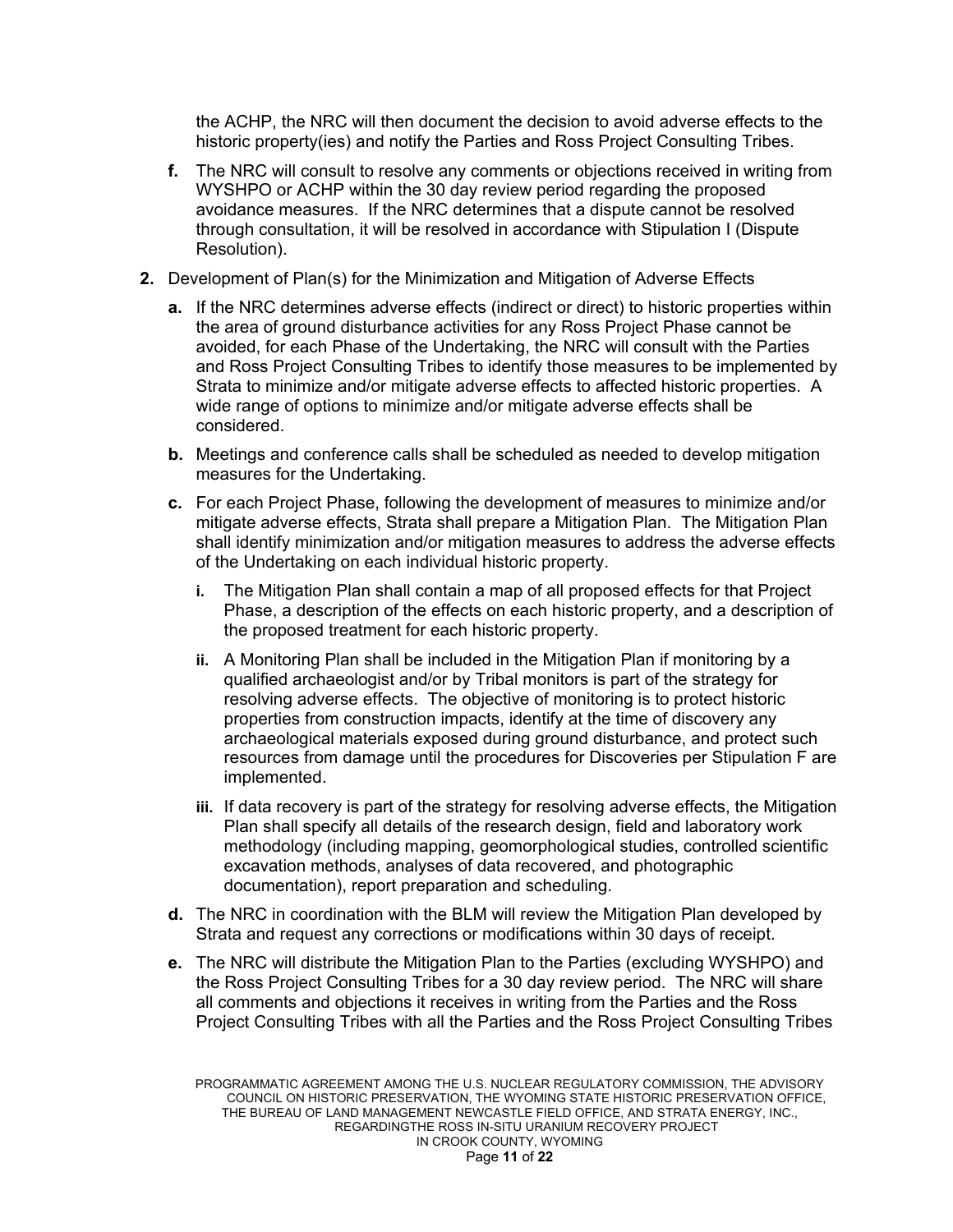and consider all such comments/objections and forward its requirements for any revisions to the draft Mitigation Plan to Strata.

- **f.** Within 30 days of the close of the above review period, Strata or its consultant will address the comments and make revisions to the Mitigation Plan as required by the NRC. The NRC will then distribute the final Mitigation Plan to the WYSHPO for a 30 day review period, copying the other Parties and the Ross Project Consulting Tribes on this correspondence.
- **g.** Upon final concurrence by the WYSHPO, or if WYSHPO fails to respond in writing within 30 days, and there are no timely written comments or objections from the ACHP, the final Mitigation Plan will be appended to this PA.
- **h.** The NRC will consult to resolve any timely written comments or objections received from the WYSHPO or the ACHP regarding the final Mitigation Plan. If the NRC determines that a dispute cannot be resolved through consultation, it will be resolved in accordance with Stipulation I (Dispute Resolution).
- **i.** The NRC will notify the Parties and the Ross Project Consulting Tribes of the approval of any Mitigation Plan.
- **3.** Implementation of Mitigation Plan(s)
	- **a.** For any data recovery on BLM-administered lands, the archaeologist shall have a BLM Cultural Resource Use permit for Excavation and/or Removal.
	- **b.** For data recovery on State lands, the archaeologist shall have an Authorization for Archaeological Investigations on State Lands.
	- **c.** Upon completion of data recovery fieldwork, Strata shall submit a Fieldwork Completion Report documenting implementation and results within 60 days to the NRC, BLM, and WYSHPO for a 30-day review and comment period.
	- **d.** The NRC in coordination with the BLM will review the Fieldwork Completion Report, distribute it as necessary and request any corrections or modifications within 30 days of receipt of the report, allowing additional time if a NRC/BLM fieldwork inspection is needed and is not feasible within the 30 day review period. Strata can implement proposed activities for that Phase of the Undertaking after the Fieldwork Completion Report has been approved by written notification from the NRC. The Parties and the Ross Project Consulting Tribes will be copied on the written notification to Strata.
	- **e.** Strata will provide a draft Final Mitigation Report for each archaeological data recovery to the NRC and BLM within 2 years of approval of the Fieldwork Completion Report unless otherwise specified in the Mitigation Plan. The NRC will then distribute the draft Final Mitigation Report or revised report to the Parties and Ross Project Consulting Tribes for a 30 day review and comment period. The NRC will share comments and objections with the Parties and Ross Project Consulting Tribes and consider any written comments received from the Parties and the Ross Project Consulting Tribes during the specified review period.
	- **f.** If any changes are made to the draft Final Mitigation Report based on comments or objections received from the Parties or the Ross Project Consulting Tribes, the NRC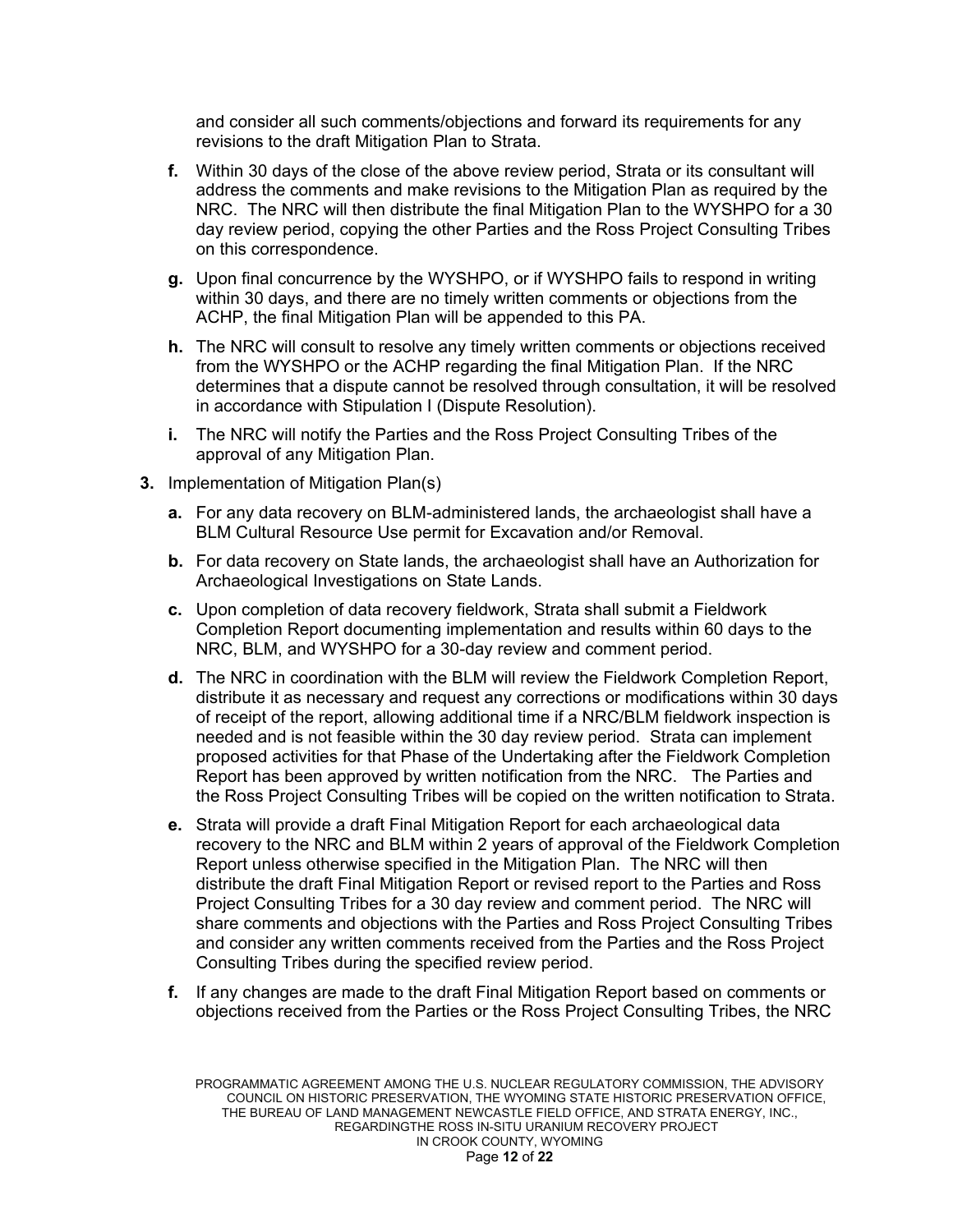will submit the Final Mitigation Report to WYSHPO, copying the other Parties and Ross Project Consulting Tribes on this correspondence.

- **g.** If the NRC determines that a dispute regarding the Mitigation Report cannot be resolved through consultation, it will be resolved in accordance with Stipulation I (Dispute Resolution).
- **h.** For other mitigation measures specified in the Mitigation Plan that result in a product or process that requires review and acceptance by the NRC, the process of review and acceptance and description of how Strata can proceed with implementation of ground disturbance activities in the vicinity of affected historic properties shall be specified in the Mitigation Plan.

# **E. CURATION**

- **1.** BLM will ensure that curation of all records and other archaeological items resulting from identification, evaluation, and data recovery efforts on BLM and State land is completed in accordance with 36 CFR § 79 and the provisions of 43 CFR § 10 (NAGPRA). All archaeological materials recovered from Federal and State land shall be curated at the University of Wyoming Archaeological Repository. Strata shall provide documentation of the curation of the materials to the NRC, BLM, and WYSHPO within 60 days of acceptance of the final cultural resource inventory report, test excavation report, and/or data recovery report.
- **2.** BLM will encourage private landowners to curate archaeological materials recovered from their lands in accordance with Federal curation policies. If private landowners agree to curate archaeological materials recovered from their lands, the curation shall be done in accordance with Federal curation policies. Materials from private lands to be returned to private landowners shall be maintained in accordance with 36 CFR § 79 until all necessary analysis has been completed and the final cultural resource inventory report, text excavation report, and/or data recovery report has been accepted. Strata shall provide documentation of the disposition of private collections to the NRC, BLM, and WYSHPO.

# **F. DISCOVERIES**

- **1.** Inadvertent Discoveries of Historic and Cultural Resources
	- **a.** If previously unknown cultural resources, including archaeological sites, are discovered during implementation of the Ross Project, or previously known historic properties will be affected in an unanticipated manner, all construction activities will cease within 150 feet of the area of discovery to avoid or minimize harm to the resource, and Strata shall immediately notify the NRC and the WYSHPO. Activity in the area will cease until NRC, in consultation with the Parties and Ross Project Consulting Tribes, can evaluate the eligibility of the properties, evaluate any adverse effects on historic properties, and, if necessary, authorize steps to resolve the adverse effects. Strata shall have any discovered materials evaluated for NRHP eligibility by a qualified archaeologist meeting the Secretary of Interior's Standards for Archaeology and History. Documentation of the discovery and evaluation will be promptly provided to the NRC in order for the NRC, in consultation with the

PROGRAMMATIC AGREEMENT AMONG THE U.S. NUCLEAR REGULATORY COMMISSION, THE ADVISORY COUNCIL ON HISTORIC PRESERVATION, THE WYOMING STATE HISTORIC PRESERVATION OFFICE, THE BUREAU OF LAND MANAGEMENT NEWCASTLE FIELD OFFICE, AND STRATA ENERGY, INC., REGARDINGTHE ROSS IN-SITU URANIUM RECOVERY PROJECT IN CROOK COUNTY, WYOMING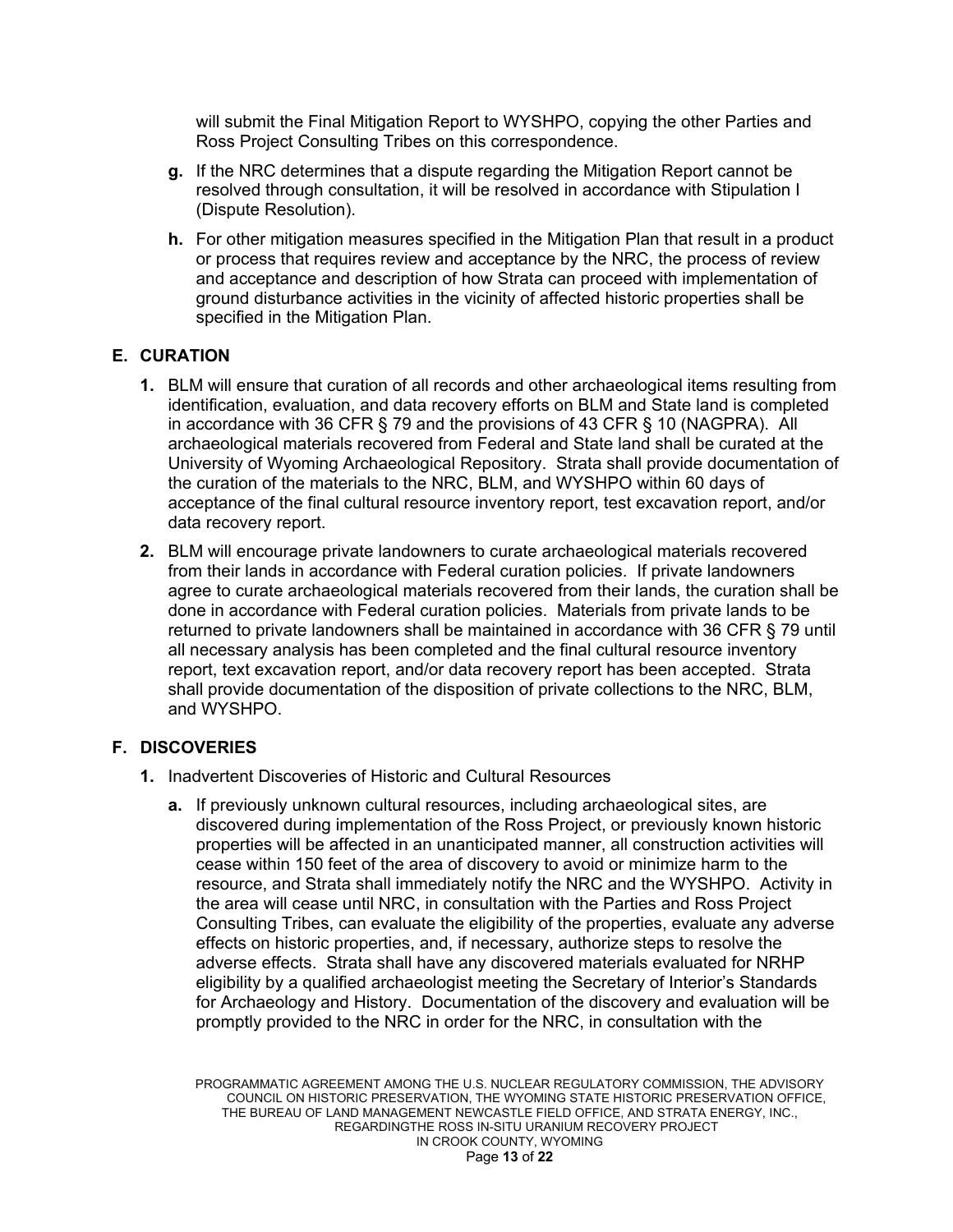WYSHPO, ACHP, BLM, and the Ross Project Consulting Tribes, to make a determination of eligibility and effect.

- **b.** If a cultural resource monitor or Tribal monitor is present, the monitor shall have the authority to temporarily halt construction operations within 150 feet of the find or exposed resource and shall flag or otherwise mark the area of avoidance. If a monitor is not present, Strata shall halt work and mark the location for avoidance.
- **c.** Strata shall have a qualified archaeologist and, if needed, a Tribal monitor, inspect the area for additional resources, document the discovery, make recommendations concerning eligibility, and submit the findings to the NRC. The Parties and Ross Project Consulting Tribes shall consult to determine what data recovery or other mitigation may be needed.
- **d.** Work may continue in other areas of the site; however, construction shall not resume in the area of discovery unless the NRC has issued a written Notice to Proceed.
- **e.** Evaluation and mitigation will be carried out by NRC in consultation with the WYSHPO, Ross Project Consulting Tribes, BLM, ACHP, and Strata as expeditiously as possible in accordance with 36 CFR § 800.13(b).
- **2.** Inadvertent Discoveries of Human Remains
	- **a.** In the event human remains are discovered on private or State land during implementation of the Undertaking, all work within 300 feet of the discovery will cease, the area will be secured, and Strata shall immediately notify the BLM Field Office Authorized Officer, the BLM Ranger, the Crook County Sheriff's Office, and WYSHPO of the discovery. If Native American human remains, funerary objects, sacred objects, or items of cultural patrimony are found on State or private land, the BLM will notify and consult the Ross Project Consulting Tribes. Non-Native American remains discovered on State or private land will be treated in accordance with applicable law.
	- **b.** In the event human remains are discovered on Federally-administered land during implementation of the Undertaking, all work within 300 feet of the discovery will cease, the area will be secured, and Strata shall immediately notify the BLM Field Office Authorized Officer and the BLM Ranger, who will notify the Crook County Sheriff's Office, the County Coroner, and the WYSHPO. In the event that Strata cannot reach a BLM contact, Strata should proceed with notifying the Sheriff's Office. Native American human remains, funerary objects, sacred objects, or items of cultural patrimony found on Federal land will be handled according to Section 3 of NAGPRA and its implementing regulations (43 CFR § 10). BLM will be responsible for compliance with the provisions of NAGPRA on Federal land. If non-Native American human remains are found on Federal land, BLM will treat such remains in accordance with applicable law.
	- **c.** The NRC, BLM, and Strata recognize that any human remains, funerary objects, sacred objects, or items of cultural patrimony encountered during construction should be treated with dignity and respect.

PROGRAMMATIC AGREEMENT AMONG THE U.S. NUCLEAR REGULATORY COMMISSION, THE ADVISORY COUNCIL ON HISTORIC PRESERVATION, THE WYOMING STATE HISTORIC PRESERVATION OFFICE, THE BUREAU OF LAND MANAGEMENT NEWCASTLE FIELD OFFICE, AND STRATA ENERGY, INC., REGARDINGTHE ROSS IN-SITU URANIUM RECOVERY PROJECT IN CROOK COUNTY, WYOMING

Page **14** of **22**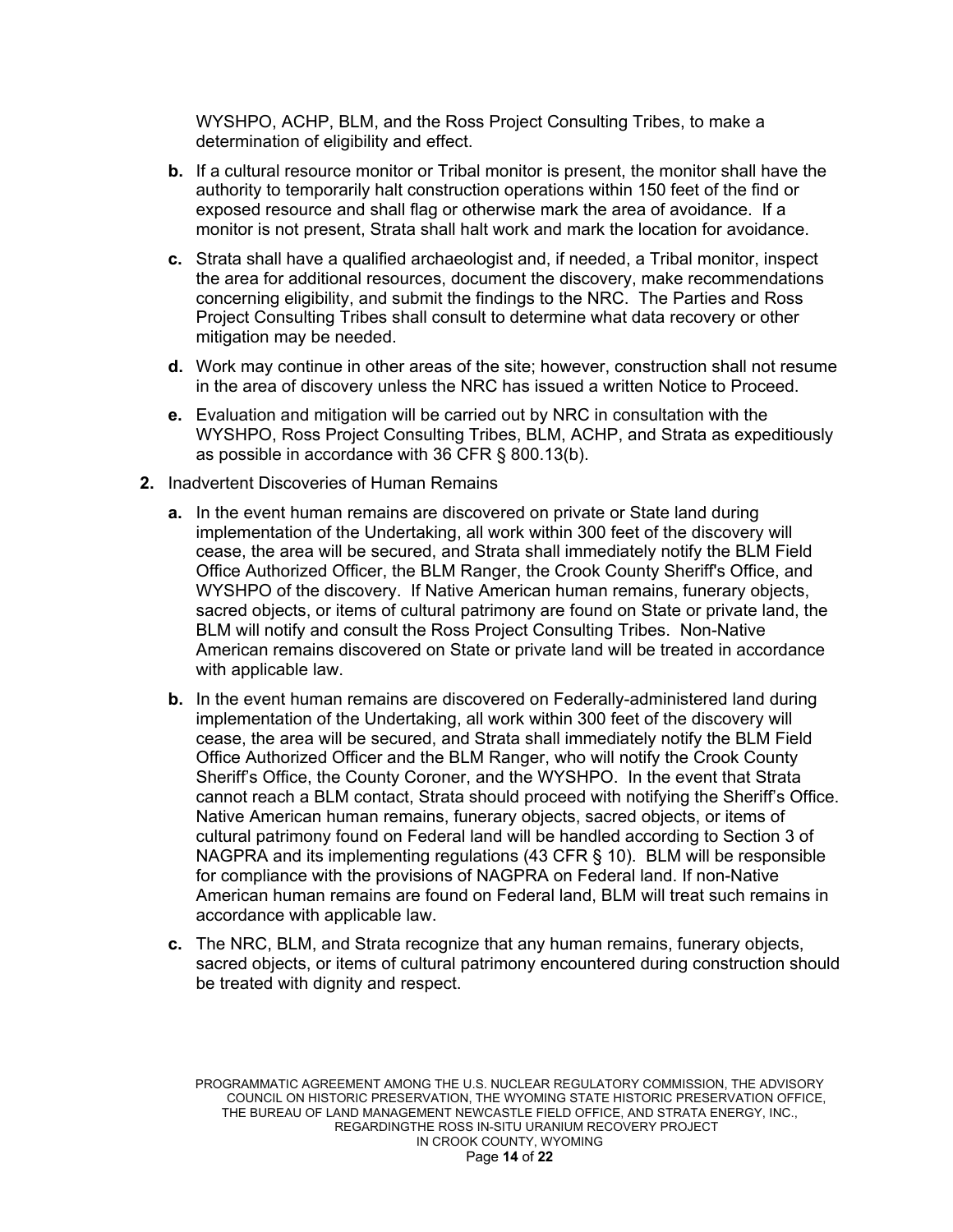# **G. CONFIDENTIALITY OF CULTURAL RESOURCE DATA**

Cultural resource data, including data concerning the location and nature of historic properties and properties of religious and cultural significance, will be treated as confidential by all Parties and any additional parties involved in the Ross Project, including but not limited to employees, contractors, and subcontractors of Strata. These data shall be protected from public disclosure to the greatest extent permitted by law, including conformance with Section 304 of the NHPA, as amended, Section 9 of the ARPA, and Executive Order No. 13007 on Indian Sacred Sites (Federal Register, Vol. 61 No. 104, May 24, 1996). Confidentiality concerns for properties that have traditional religious and cultural importance to the Ross Project Consulting Tribes will be respected and will remain confidential to the greatest extent permitted by law. Duplication or distribution of cultural resource data from BLM-managed lands by any Party requires written authorization from the BLM Newcastle Field Manager.

# **H. ANNUAL REPORT AND EVALUATION**

- **1.** On or before January 1 of each year, beginning in 2015, unless the Parties agree in writing that the terms of this PA have been fulfilled, Strata shall prepare and provide a letter report to the NRC detailing how the applicable terms of the PA are being implemented. Upon acceptance, Strata shall provide this annual report to the Parties and Ross Project Consulting Tribes. The Parties may provide comments on the report to Strata within 30 days of receipt, and Strata shall distribute all comments to the Parties.
- **2.** Strata shall coordinate a meeting or conference call of the Parties and Ross Project Consulting Tribes, in coordination with the NRC, within 60 days after providing the annual report for the first five (5) years, and (if the PA is still in effect) every third year after that, unless the Parties agree to another timeframe. The purpose of the meeting/conference call is to review implementation and achieved outcomes of the terms of this PA and to discuss the annual report, as needed. As appropriate, Parties may request a separate meeting to discuss the annual report.

# **I. DISPUTE RESOLUTION**

- **1.** Should any Signatory object at any time to any actions proposed or the manner in which the terms of this PA are implemented, the NRC shall consult with the Signatories to resolve the objection. If the NRC determines that such objection cannot be resolved, the NRC will:
	- **a.** Forward all documentation relevant to the dispute, including the NRC's proposed resolution, to the ACHP. The ACHP shall provide the NRC with its advice on the resolution of the objection within 30 days of receiving adequate documentation. Prior to reaching a final decision on the dispute, the NRC shall prepare a written response that takes into account any timely advice or comments regarding the dispute from the ACHP, Signatories and Ross Project Consulting Tribes, and provide them with a copy of this written response. The NRC will then proceed according to its final decision.
	- **b.** If the ACHP does not provide its advice regarding the dispute within the 30 day time period, the NRC may make a final decision on the dispute and proceed accordingly. Prior to reaching such a final decision, the NRC shall prepare a written response that

PROGRAMMATIC AGREEMENT AMONG THE U.S. NUCLEAR REGULATORY COMMISSION, THE ADVISORY COUNCIL ON HISTORIC PRESERVATION, THE WYOMING STATE HISTORIC PRESERVATION OFFICE, THE BUREAU OF LAND MANAGEMENT NEWCASTLE FIELD OFFICE, AND STRATA ENERGY, INC., REGARDINGTHE ROSS IN-SITU URANIUM RECOVERY PROJECT IN CROOK COUNTY, WYOMING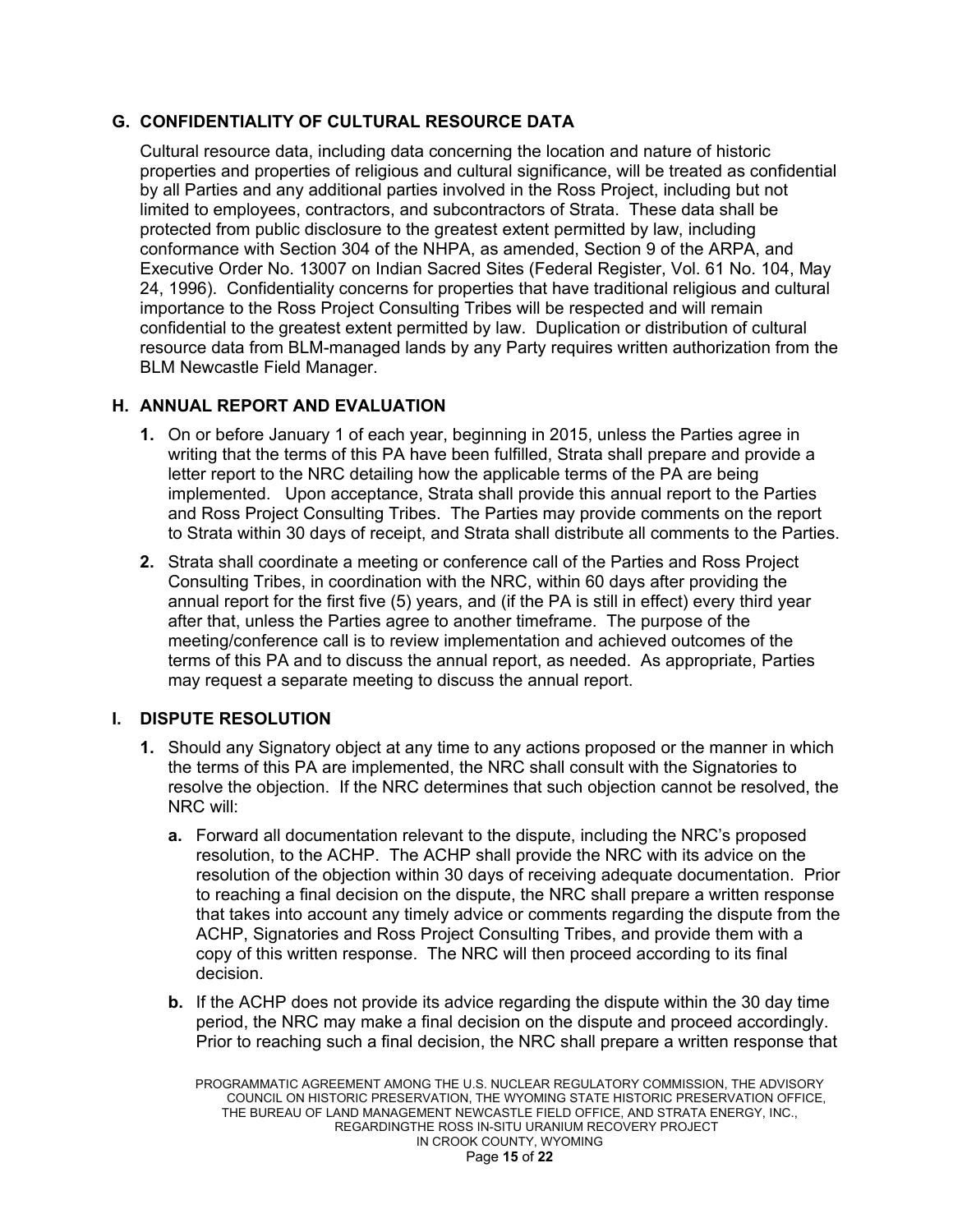takes into account any timely comments regarding the dispute from the Signatories and Ross Project Consulting Tribes, and provide them and the ACHP with a copy of such written response.

**2.** The NRC's responsibility to carry out all other actions subject to the terms of this PA that are not the subject of the dispute remain unchanged.

# **J. COORDINATION WITH OTHER FEDERAL AGENCY REVIEWS**

In the event that Strata or other agency applies for federal funding or approvals for the Undertaking and the Undertaking remains unchanged, such funding or approving agency may comply with Section 106 by agreeing in writing to the terms of this PA and notifying and consulting with WYSHPO and ACHP. Any necessary modifications will be considered in accordance with Stipulation K.

# **K. AMENDMENT**

Any Signatory to this PA may request that it be amended, whereupon the Signatories will consult to reach agreement. Such amendment shall be effective upon the signature of all Signatories to this PA, and the amendment shall be appended to the PA as an Appendix.

#### **L. TERMINATION**

- **1.** If any Signatory to this PA determines that its terms will not or cannot be carried out, if circumstances change over time and warrant revision of the stipulations, that Signatory shall immediately consult with the other Signatories to attempt to develop an amendment to the PA pursuant to Stipulation K—Amendment. If within 30-days (or another period agreed to by all Signatories) an amendment cannot be reached, any Signatory may terminate the PA upon written notification to the other Signatories.
- **2.** If this PA is terminated, the NRC shall either (a) execute a new PA or MOA pursuant to 36 CFR § 800.6(c)(8) with the Signatories as defined in Section 800.6 (c)(1) of Title 36 or, (b) the NRC shall request comments, take into account, and respond to the comments of the ACHP under  $\S$  800.7(c)(4). The NRC shall notify the Signatories as to the course of action it will pursue.
- **3.** The NRC shall include a condition on the license it issues for this Undertaking such that after the termination of this PA and until the NRC completes consultation and a new PA or MOA is executed or the NRC has requested, taken into account, and responded to the comments of the ACHP under 36 CFR § 800.7(c)(4), Strata is required to follow the terms and conditions of this PA for current ground-disturbing activities and is not permitted to begin any such activities in new areas.
- **4.** If the terms of this PA are satisfied prior to its expiration date, the NRC shall provide written notification to the other Signatories and Ross Project Consulting Tribes of the completion of the terms of this PA.

PROGRAMMATIC AGREEMENT AMONG THE U.S. NUCLEAR REGULATORY COMMISSION, THE ADVISORY COUNCIL ON HISTORIC PRESERVATION, THE WYOMING STATE HISTORIC PRESERVATION OFFICE, THE BUREAU OF LAND MANAGEMENT NEWCASTLE FIELD OFFICE, AND STRATA ENERGY, INC., REGARDINGTHE ROSS IN-SITU URANIUM RECOVERY PROJECT IN CROOK COUNTY, WYOMING Page **16** of **22**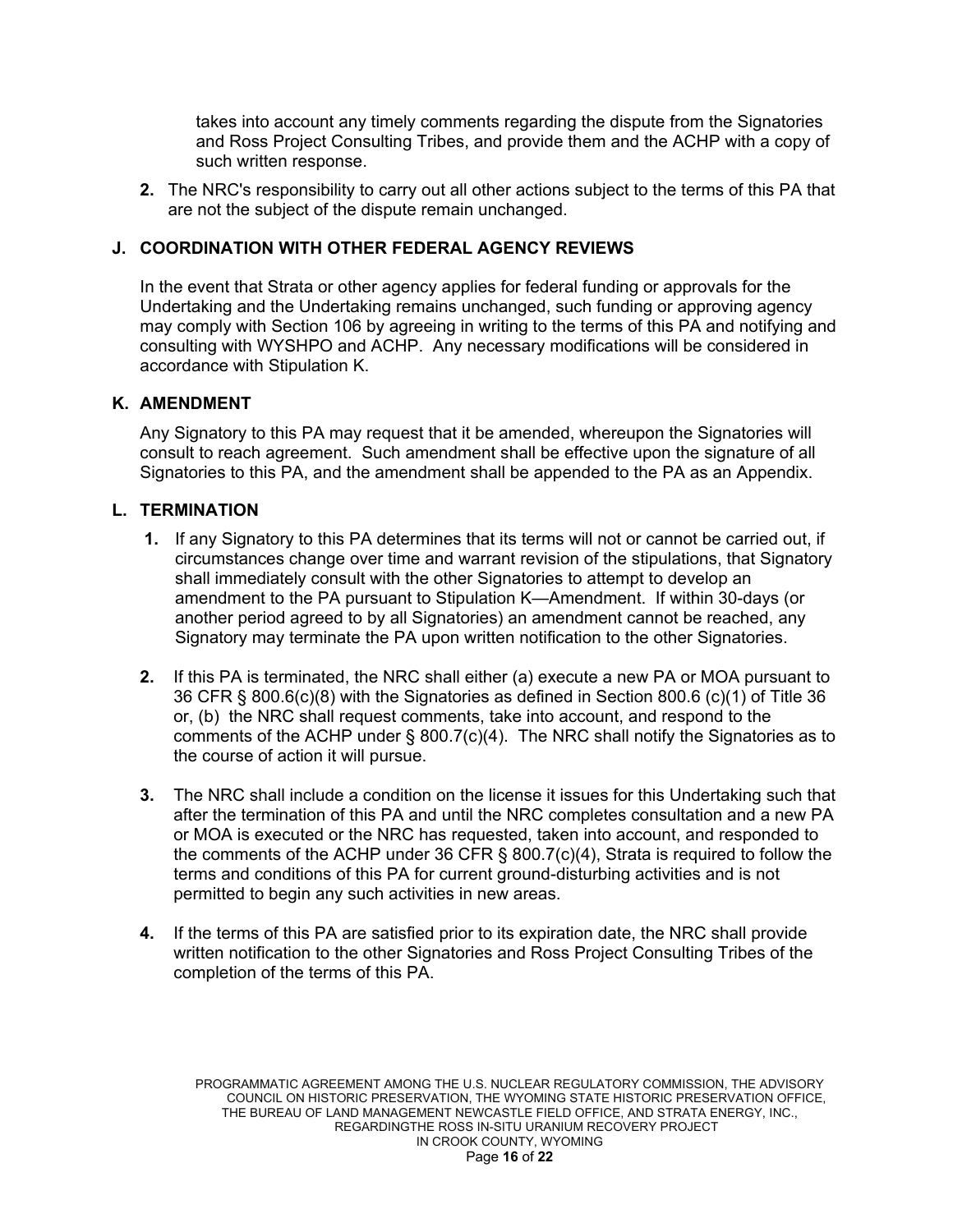# **M. DURATION OF AGREEMENT**

- **1.** This PA shall remain in effect for 20 years from its date of execution by the Signatories (last date of signature), or until completion of the work stipulated (in accordance with Stipulation L.4.), whichever comes first, unless extended by agreement among the Signatories. If this PA is terminated, prior to work continuing on the Undertaking, the NRC shall either (a) execute a PA or MOA pursuant to 36 C.F.R. § 800.6, or (b) request, take into account, and respond to the comments of the ACHP under 36 C.F.R. § 800.7. Prior to termination of the PA, the NRC may consult with the other Signatories to reconsider the terms of the PA and amend it in accordance with Stipulation K. The NRC shall notify the Signatories as to the course of action it will pursue.
- **2.** The NRC shall include a condition on the license it issues for this Undertaking such that if this PA expires and the Undertaking is still underway, the NRC shall either (a) execute a new PA or MOA pursuant to 36 CFR § 800.6(c)(8) with the Signatories as defined in Section 800.6(c)(1) of Title 36 or, (b) the NRC shall request comments, take into account, and respond to the comments of the ACHP under § 800.7(c)(4). The NRC shall notify the Signatories as to the course of action it will pursue.
- **3.** The license condition shall specify that in such a situation, after the expiration of this PA and until the NRC completes consultation and a new PA or MOA is executed or the NRC has requested, taken into account, and responded to the comments of the ACHP under 36 CFR § 800.7(c)(4), Strata is required to follow the terms and conditions of this PA for current ground-disturbing activities and is not permitted to begin any such activities in new areas.

# **N. ANTI DEFICIENCY ACT**

The stipulations of this Agreement are subject to the provisions of the Anti-Deficiency Act (31 U.S.C. §1341). If compliance with the Anti-Deficiency Act alters or impairs the NRC's ability to implement the stipulations of this Agreement, the NRC will consult in accordance with the amendment and termination procedures found in this Agreement.

# **O. GENERAL PROVISIONS**

- **1. Entirety of Agreement.** This PA, consisting of twenty-two (22) pages, represents the entire and integrated agreement between the parties and supersedes all prior negotiations, representations and agreements, whether written or oral, regarding compliance with Section 106 of NHPA.
- **2. Prior Approval.** This PA shall not be binding upon any party unless this PA has been reduced to writing before performance begins as described under the terms of this PA, and unless the PA is approved as to form by the Wyoming Attorney General or his representative.
- **3. Severability.** Should any portion of this PA be judicially determined to be illegal or unenforceable, the remainder of the PA shall continue in full force and effect, and any party may renegotiate the terms affected by the severance.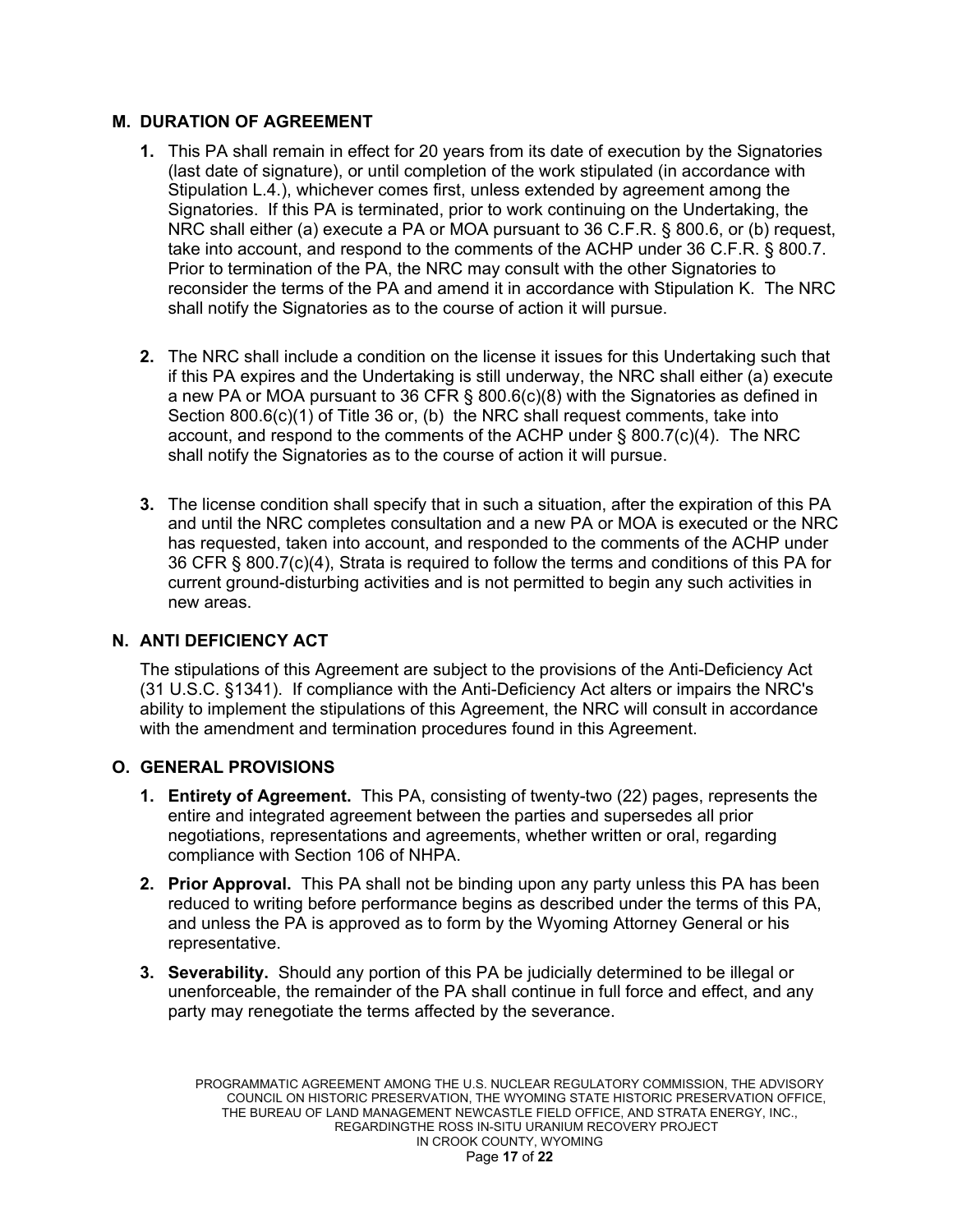- **4. Sovereign Immunity**. The State of Wyoming, the WYSHPO, the NRC, the BLM, the ACHP, and Ross Project Consulting Tribes do not waive their sovereign or governmental immunity by entering into this PA and each fully retains all immunities and defenses provided by law with respect to any action based on or occurring as a result of the PA.
- **5. Indemnification.** Each Signatory to this PA shall assume the risk of any liability arising from its own conduct. Each Signatory agrees they are not obligated to insure, defend or indemnify the other Signatories to this PA.

Execution of this PA by the NRC, BLM, ACHP, WYSHPO, Strata, the submission of documentation and filing of this PA with the ACHP pursuant to 36 CFR § 800.6(b)(1)(iv) prior to the Signatories' approval of the Undertaking, and implementation of its terms, are evidence that the NRC has taken into account the effects of this Undertaking on historic properties and afforded the ACHP an opportunity to comment.

THE REMAINDER OF THIS PAGE IS INTENTIONALLY BLANK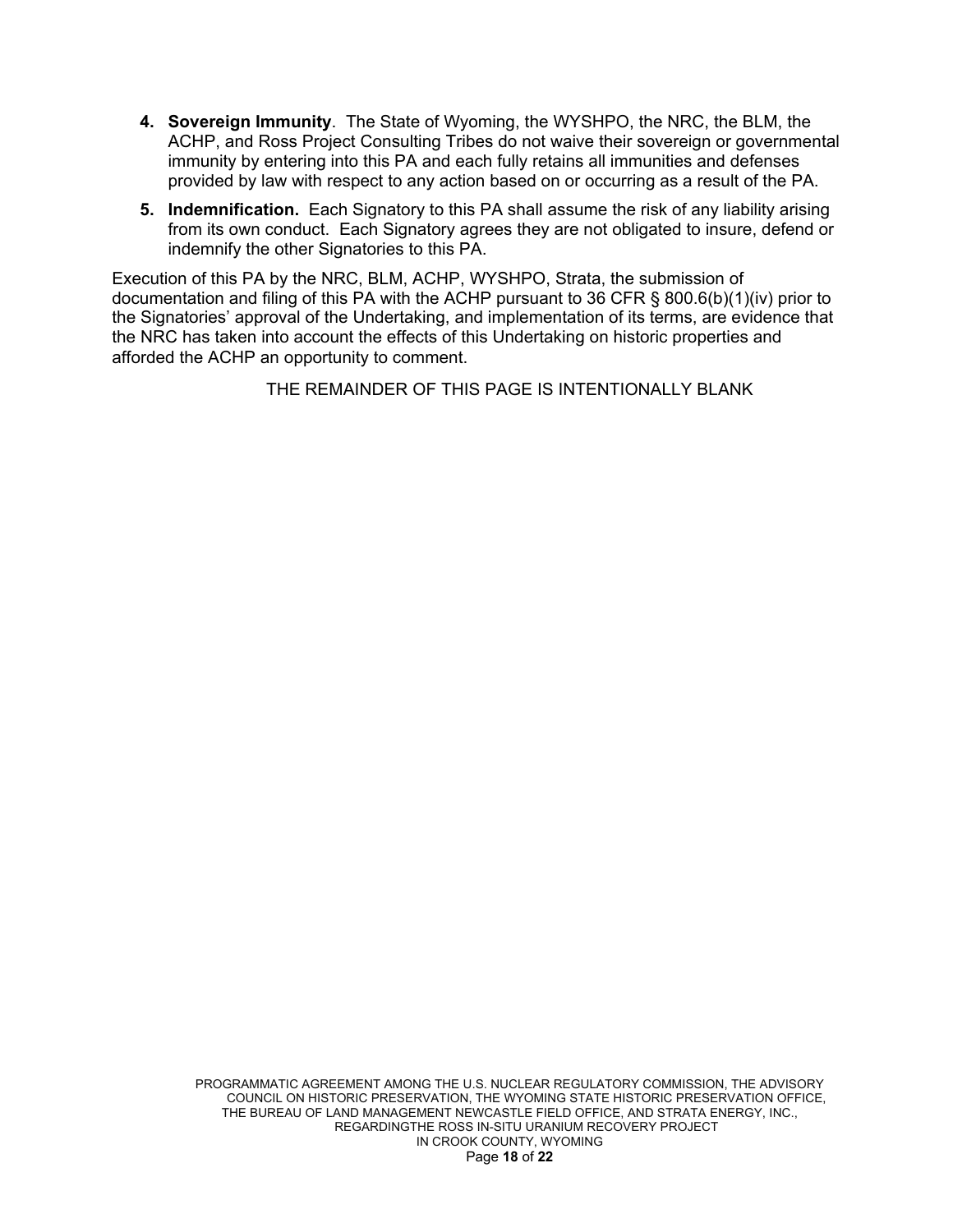**SIGNATURES:** In witness thereof, the Signatories to this PA through their duly authorized representatives have executed this PA on the days and dates set out below, and certify that they have read, understood, and agreed to the terms and conditions of this PA as set forth herein.

The effective date of this PA is the date of the last signature affixed to this page.

This PA may be executed in counterparts, each of which shall constitute an original, and all of which shall constitute one and the same agreement.

#### **Federal Agencies:**

The U.S. Nuclear Regulatory Commission

 $By:$   $\overbrace{ \begin{array}{c} \sqrt{a_{\mu}} \end{array}}^{M}$   $\overbrace{ \begin{array}{c} \sqrt{a_{\mu}} \end{array}}^{M}$   $\overbrace{ \begin{array}{c} \sqrt{a_{\mu}} \end{array}}^{M}$   $Date:$   $\overbrace{ \begin{array}{c} 4/10/14 \end{array}}^{M}$ 

Title: Larry W. Camper, Director Division of Waste Management and Environmental Protection

The U.S. Department of the Interior, Bureau of Land Management, Newcastle Field Office

| $\blacksquare$<br>. .<br>Þ۱ |  |
|-----------------------------|--|
| Title.                      |  |

# **Wyoming State Historic Preservation Officer**

By: \_\_\_\_\_\_\_\_\_\_\_\_\_\_\_\_\_\_\_\_\_\_\_\_\_\_\_\_\_\_\_\_\_\_\_\_\_\_\_\_\_\_\_Date: \_\_\_\_\_\_\_\_\_\_\_\_ Title: Mary Hopkins, SHPO

# **Advisory Council on Historic Preservation**

| By: |                                           | Date: |  |
|-----|-------------------------------------------|-------|--|
|     | Title: John M. Fowler, Executive Director |       |  |

# **Strata Energy, Inc.**

By: \_\_\_\_\_\_\_\_\_\_\_\_\_\_\_\_\_\_\_\_\_\_\_\_\_\_\_\_\_\_\_\_\_\_\_\_\_\_\_\_\_\_\_Date: \_\_\_\_\_\_\_\_\_\_\_\_

Title: Ralph Knode, CEO

PROGRAMMATIC AGREEMENT AMONG THE U.S. NUCLEAR REGULATORY COMMISSION, THE ADVISORY COUNCIL ON HISTORIC PRESERVATION, THE WYOMING STATE HISTORIC PRESERVATION OFFICE, THE BUREAU OF LAND MANAGEMENT NEWCASTLE FIELD OFFICE, AND STRATA ENERGY, INC., REGARDINGTHE ROSS IN-SITU URANIUM RECOVERY PROJECT IN CROOK COUNTY, WYOMING Page **19** of **22**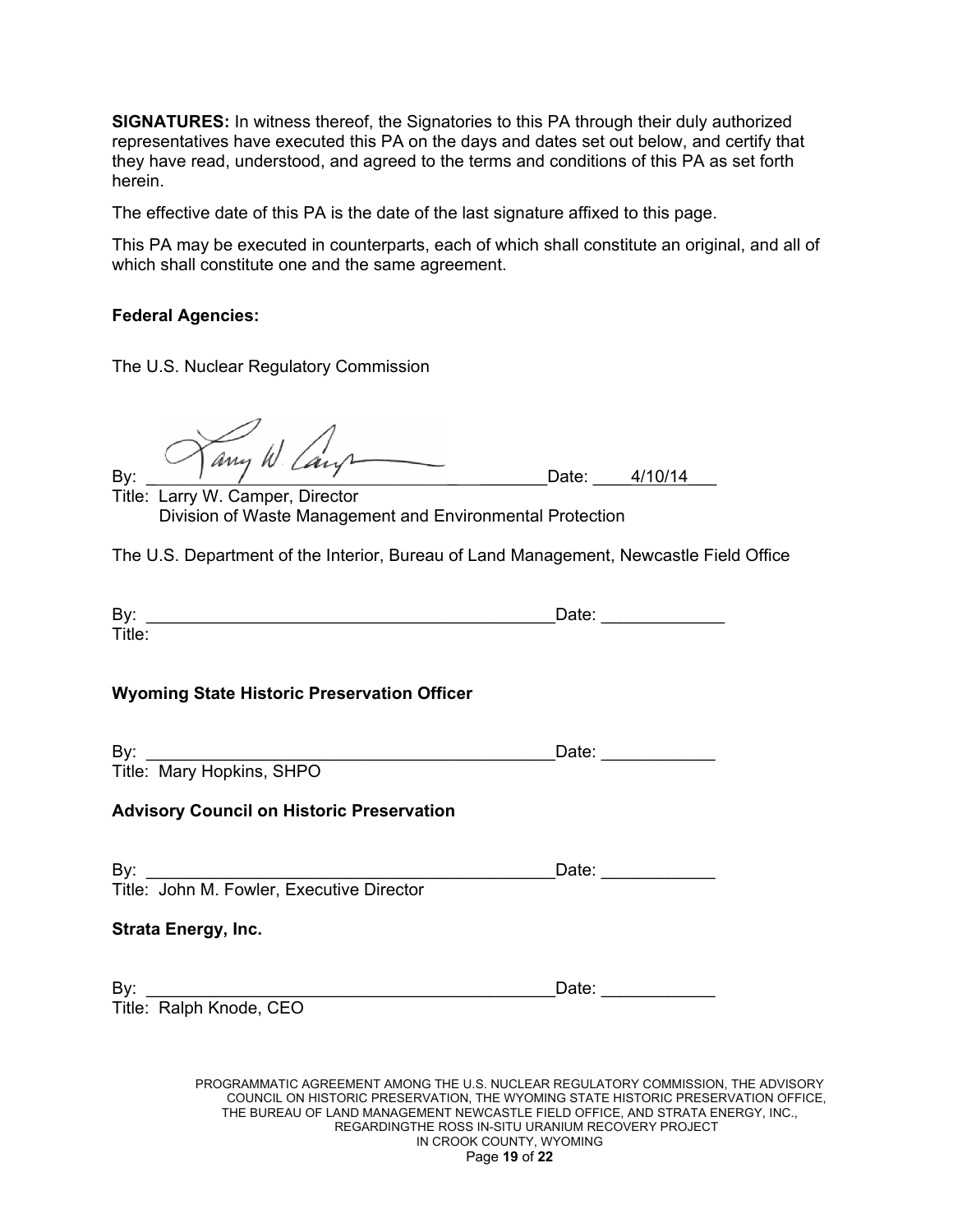# **Approval as to Form:**

# **Wyoming Attorney General's Office**

|                                                            | _Date: _____________                                                                                                                                                                                                                                                                                                                       |
|------------------------------------------------------------|--------------------------------------------------------------------------------------------------------------------------------------------------------------------------------------------------------------------------------------------------------------------------------------------------------------------------------------------|
| Title: S. Jane Caton,<br>Senior Assistant Attorney General |                                                                                                                                                                                                                                                                                                                                            |
| <b>Concurring Parties:</b>                                 |                                                                                                                                                                                                                                                                                                                                            |
| <b>Blackfeet Tribe</b>                                     |                                                                                                                                                                                                                                                                                                                                            |
| Title:                                                     | Date: _____________                                                                                                                                                                                                                                                                                                                        |
| <b>Cheyenne and Arapaho Tribes</b>                         |                                                                                                                                                                                                                                                                                                                                            |
| Title:                                                     |                                                                                                                                                                                                                                                                                                                                            |
| <b>Cheyenne River Sioux Tribe</b>                          |                                                                                                                                                                                                                                                                                                                                            |
| Title:                                                     | Date: _____________                                                                                                                                                                                                                                                                                                                        |
| <b>Chippewa Cree Tribe</b>                                 |                                                                                                                                                                                                                                                                                                                                            |
| Title:                                                     | Date: _____________                                                                                                                                                                                                                                                                                                                        |
| <b>Confederated Salish and Kootenai Tribe</b>              |                                                                                                                                                                                                                                                                                                                                            |
| Title:                                                     | Date: ____________                                                                                                                                                                                                                                                                                                                         |
| <b>Apsaalooke (Crow) Nation</b>                            |                                                                                                                                                                                                                                                                                                                                            |
| Title:                                                     | Date: Date:                                                                                                                                                                                                                                                                                                                                |
|                                                            | PROGRAMMATIC AGREEMENT AMONG THE U.S. NUCLEAR REGULATORY COMMISSION, THE ADVISORY<br>COUNCIL ON HISTORIC PRESERVATION, THE WYOMING STATE HISTORIC PRESERVATION OFFICE,<br>THE BUREAU OF LAND MANAGEMENT NEWCASTLE FIELD OFFICE, AND STRATA ENERGY, INC.,<br>REGARDINGTHE ROSS IN-SITU URANIUM RECOVERY PROJECT<br>IN CROOK COUNTY, WYOMING |

Page **20** of **22**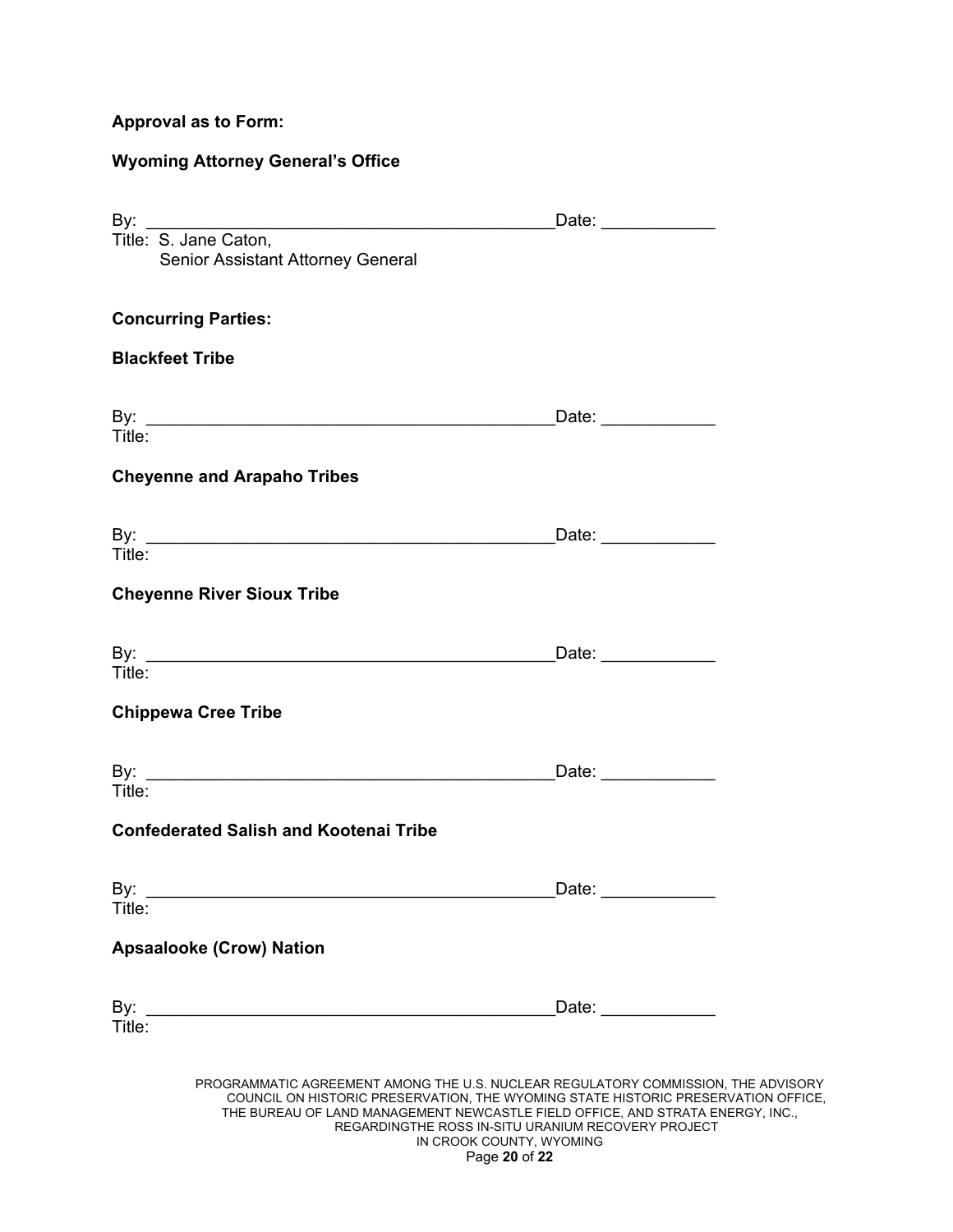# **Crow Creek Sioux Tribe**

|                                                                                                                                              | Date: Date:                                                                                                                                                                                                                                                                                                                                |  |
|----------------------------------------------------------------------------------------------------------------------------------------------|--------------------------------------------------------------------------------------------------------------------------------------------------------------------------------------------------------------------------------------------------------------------------------------------------------------------------------------------|--|
| Title:                                                                                                                                       |                                                                                                                                                                                                                                                                                                                                            |  |
| <b>Eastern Shoshone Tribe</b>                                                                                                                |                                                                                                                                                                                                                                                                                                                                            |  |
|                                                                                                                                              |                                                                                                                                                                                                                                                                                                                                            |  |
| Title:                                                                                                                                       |                                                                                                                                                                                                                                                                                                                                            |  |
| <b>Flandreau-Santee Sioux Tribe</b>                                                                                                          |                                                                                                                                                                                                                                                                                                                                            |  |
|                                                                                                                                              | _Date: _____________                                                                                                                                                                                                                                                                                                                       |  |
| Title:                                                                                                                                       |                                                                                                                                                                                                                                                                                                                                            |  |
| <b>Fort Belknap Community</b>                                                                                                                |                                                                                                                                                                                                                                                                                                                                            |  |
|                                                                                                                                              | Date: <b>Date:</b>                                                                                                                                                                                                                                                                                                                         |  |
| Title:                                                                                                                                       |                                                                                                                                                                                                                                                                                                                                            |  |
| <b>Fort Peck Assiniboine/Sioux</b>                                                                                                           |                                                                                                                                                                                                                                                                                                                                            |  |
|                                                                                                                                              |                                                                                                                                                                                                                                                                                                                                            |  |
| Title:                                                                                                                                       |                                                                                                                                                                                                                                                                                                                                            |  |
| <b>Lower Brule Sioux Tribe</b>                                                                                                               |                                                                                                                                                                                                                                                                                                                                            |  |
|                                                                                                                                              | Date: _____________                                                                                                                                                                                                                                                                                                                        |  |
| Title:                                                                                                                                       |                                                                                                                                                                                                                                                                                                                                            |  |
| <b>Northern Arapaho Tribe</b>                                                                                                                |                                                                                                                                                                                                                                                                                                                                            |  |
| By: $\qquad \qquad$<br><u> 1990 - Johann John Barn, mars ar breithinn ar breithinn ar breithinn ar breithinn ar breithinn ar breithinn a</u> | Date:                                                                                                                                                                                                                                                                                                                                      |  |
| Title:                                                                                                                                       |                                                                                                                                                                                                                                                                                                                                            |  |
| <b>Northern Cheyenne Tribe</b>                                                                                                               |                                                                                                                                                                                                                                                                                                                                            |  |
|                                                                                                                                              | Date: _____________                                                                                                                                                                                                                                                                                                                        |  |
| Title:                                                                                                                                       |                                                                                                                                                                                                                                                                                                                                            |  |
|                                                                                                                                              | PROGRAMMATIC AGREEMENT AMONG THE U.S. NUCLEAR REGULATORY COMMISSION, THE ADVISORY<br>COUNCIL ON HISTORIC PRESERVATION, THE WYOMING STATE HISTORIC PRESERVATION OFFICE,<br>THE BUREAU OF LAND MANAGEMENT NEWCASTLE FIELD OFFICE, AND STRATA ENERGY, INC.,<br>REGARDINGTHE ROSS IN-SITU URANIUM RECOVERY PROJECT<br>IN CROOK COUNTY, WYOMING |  |

Page **21** of **22**